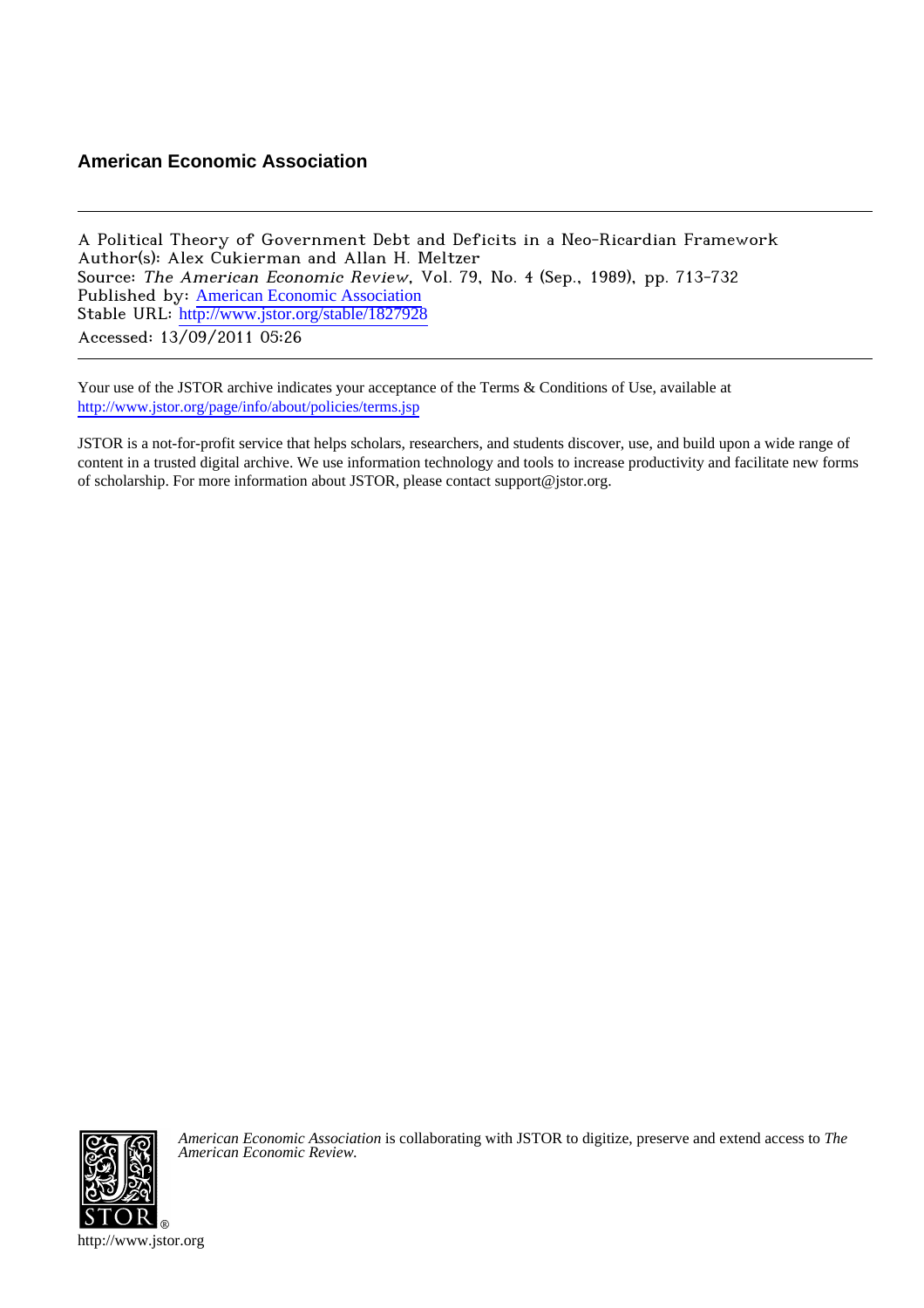# **A Political Theory of Government Debt and Deficits in a Neo-Ricardian Framework**

**By ALEX CUKIERMAN AND ALLAN H. MELTZER\*** 

**Individuals differ in abilities. Some are bequest constrained even in a neo-Ricardian world. They vote taxes to issue bonds to be paid by taxes on future generations, thereby increasing current consumption, crowding-out capital, reducing wage rates, and increasing the interest rate. Therefore even unconstrained individuals are not indifferent to the size of government debt. Conditions conducive to larger debt and deficits are derived when each of the living generations determines current taxes, Social Security benefits and the national debt by majority rule.** 

**Government expenditure is used for two main purposes, the provision of public goods and the redistribution of income. We focus here on the implications of redistribution for the size of the public debt, budgetary deficits, and surpluses. Since the focus is on redistribution, we abstract from the function of government as a provider of public goods and from issues that relate to minimization of the deadweight loss of taxation over time. This paper can be viewed as complementary to the work of Robert Barro (1979) who proposes and tests a theory of public debt based on society's attempt to minimize the excess burden of taxation over time.** 

**The main function of public debt is to redistribute the burden of taxation over time and across generations. In a neo-Ricardian world such activity seems an idle exercise. Barro shows that, in the presence of an operative bequest motive and a perfect capital market, individuals totally undo the**  **effects of debt-induced redistribution on consumption and welfare by adjusting their bequests appropriately. The existence of government debt in countries with developed capital markets, and the frequently stated belief that debt is a burden, is puzzling. Why do rational individuals complain about a burden that, according to Barro, does not occur?** 

**The puzzle vanishes when individuals differ in abilities and therefore in wage earnings, and perhaps also in their initial nonhuman wealth. The reason is that some do not desire to leave positive bequests, and some would choose to borrow resources from future generations. As Allan Drazen (1978, fn. 1 below) has noted, no one can obligate the future labor income of his descendants within the existing institutional structure of democratic societies. The minimum bequest is constrained to zero; negative bequests are forbidden and, perhaps more importantly, do not have to be discharged. We refer to people who would choose to leave negative bequests as bequest-constrained individuals. These individuals favor any fiscal policy that increases their lifetime income at the expense of future generations even when the present value of the tax change is zero. For example, increased Social Security benefits financed by debt issues shift taxes forward and enable bequest-constrained individuals to achieve a superior allocation of consump-** 

**<sup>\*</sup>Department of Economics, Tel-Aviv University, Tel-Aviv, 69978, Israel and Graduate School of Industrial Administration, Carnegie Mellon University, Pittsburgh, PA 15213, respectively. We would like to acknowledge very helpful discussions with Scott Richard, the comments of Alberto Alesina, and the suggestions of anonymous referees. A previous version of this paper was presented at the 4th Pinhas Sapir Conference on Economic Effects of the Government Budget, December 1986, Tel-Aviv University.**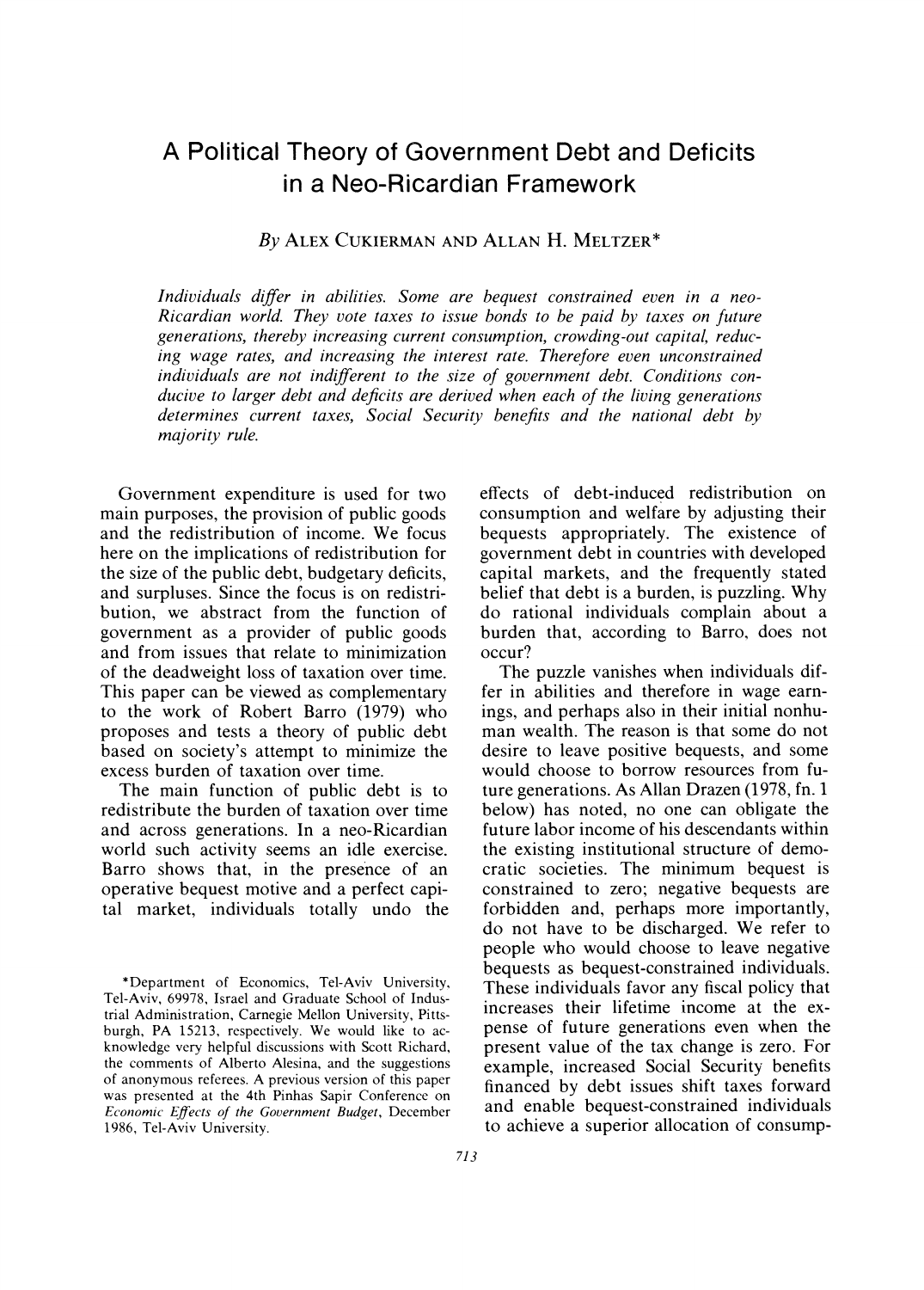**tion across generations within the same family.** 

**Whether the bequest-constrained individuals succeed in pushing fiscal policy toward lower current taxes, higher debt, and higher Social Security benefits depends on the characteristics of the political process. Here we adopt the hypothesis that fiscal policy in democratic societies is determined by majority rule.1 Hence, if the decisive voter is bequest constrained, he will choose lower current taxes financed by additional debt and perhaps also increased Social Security benefits.** 

**If the decisive voter is not bequest constrained, he is indifferent to a reallocation of taxes and Social Security over time that maintains present value. This indifference, which is a direct consequence of the Barro (1974) debt neutrality theorem, holds only if the reallocation does not affect wage rates and the return to capital. If some voters are bequest constrained, a present value preserving substitution of taxes for debt increases the consumption of bequest-constrained individuals. They obtain the additional resources from the nonbequest-constrained individuals who substitute bonds for capital in their portfolios. Although debt and capital are perfect substitutes in portfolios, they are not perfect substitutes in production. Additional debt crowds out some capital2 and causes changes in returns to factors of production. Obviously, individuals are not indifferent to such induced general equilibrium effects of a higher debt, even if they are not bequest constrained.** 

**There are two cases in which individuals with an operative bequest motive remain indifferent to the size of the government debt. First, if there are no bequest-constrained individuals in the economy, debt does not crowd out capital. Second, if a change in the** 

**capital-labor ratio does not affect factor returns in the relevant range, nonbequest-constrained individuals behave as in Barro (1974). However, in the latter case voters relax the bequest constraint. The individual with the most severe bequest constraint is decisive; majority rule leads to a choice of debt that frees all bequest-constrained individuals from their constraints (provided the capital stock is sufficiently large).** 

**In the general case, crowding out of capital affects the welfare of all individuals by changing factor returns. The rate of return to capital increases with the debt and, if labor and capital are complements in production, real wages fall. Individuals for whom labor income is the major source of income are adversely affected by the increase in debt. If they are not bequest constrained, they vote against the increase. If they are bequest constrained, their vote depends on a comparison of the gain from intergenerational reallocation of consumption and the loss in welfare from the decrease in wages.** 

**A main purpose of the paper is to identify economic conditions that induce a larger debt and larger current deficits under majority rule. Debt is larger: (1) the larger is the size of the spread of the distribution of wealth (human and nonhuman) across individuals and the smaller the fraction of individuals for whom labor income is the main source of income; (2) the higher is the rate of technical progress; and (3) the less responsive are wages, and the more responsive the return to capital, to a change in the capital-labor ratio.** 

**Majority choice of a large current debt does not necessarily imply a current deficit. Whether the current choice of debt level implies a current deficit or a surplus depends on whether the debt currently chosen is larger or smaller than the debt chosen by majority rule in the previous period. Deficits are likely when the decisive voter experiences a change in economic conditions that induces a larger debt. In particular, the likelihood of deficits increases with an increase in the rate of economic growth, an extension of the franchise to low wealth individuals who are likely to be bequest constrained, and an increase in the proportion of individuals whose main source of income is from returns to capital.** 

<sup>&</sup>lt;sup>1</sup>In this we follow Tom Romer (1975), Kevin Roberts **(1977), and Allan Meltzer and Scott Richard (1981), who all use this paradigm to characterize taxation and redistribution in atemporal frameworks.** 

**<sup>2</sup>The amount of capital that is crowded out by an additional unit of debt depends on the fraction of bequest-constrained individuals in the economy and on the extent to which they are constrained.**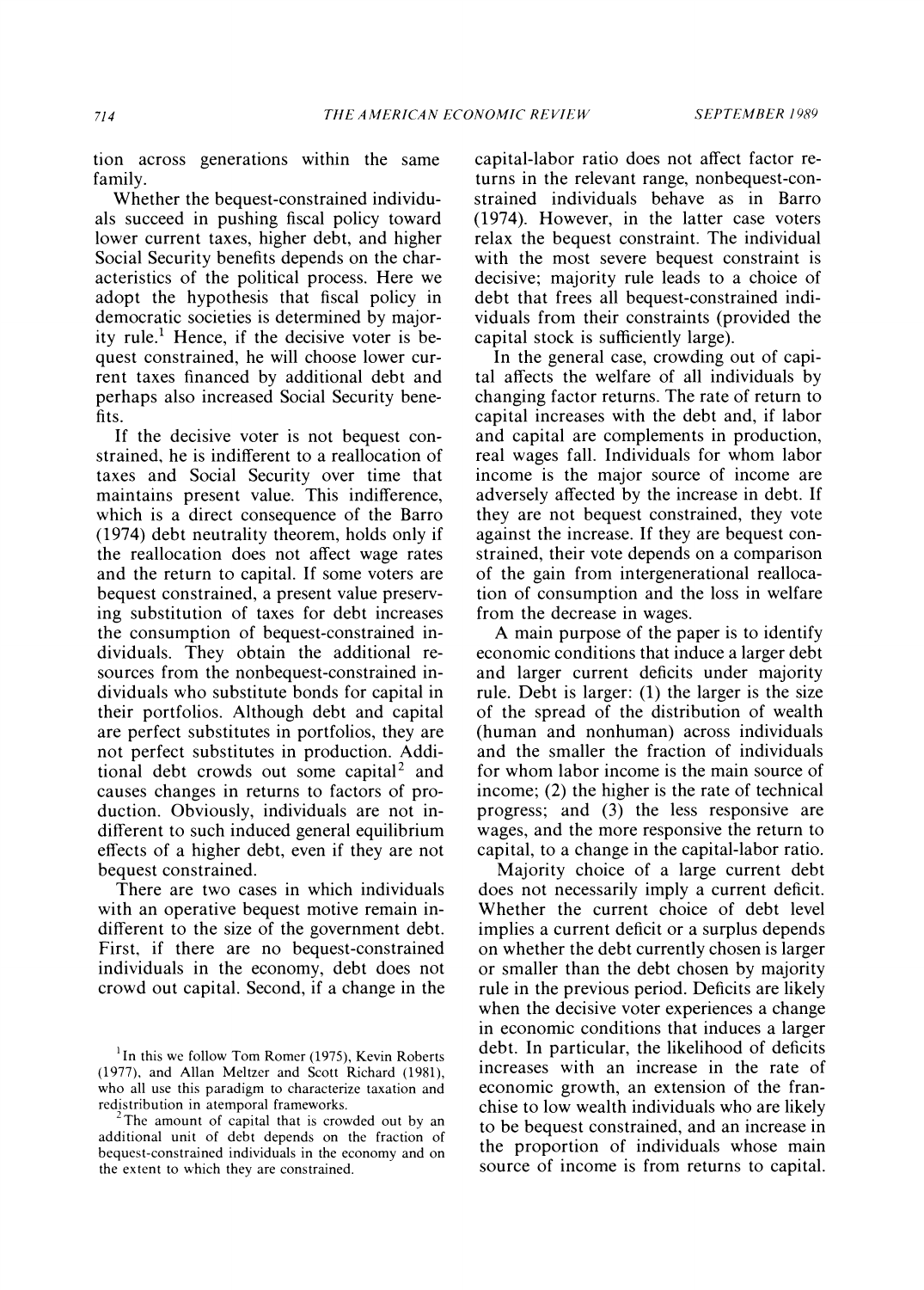**To bring out the reasons why debt and taxes are not equivalent in our model, we retain many of the features that are standard in this literature, including the overlapping generations model, due to Paul Samuelson (1958), lump-sum taxes, and Barro's (1974) intergenerational transfers from parent to child. There is no uncertainty. We differ from this standard framework by introducing, as in Meltzer and Richard (1981) and Alex Cukierman and Allan Meltzer (1988), differences in individual ability and, therefore, in wage rates. In addition, individuals receive different bequests. The position of each individual in the distribution of wealth, his wage rate and the wage rates he expects for future generations in his family determine his attitude toward the size of the debt. Given individual preferences, majority rule determines the debt size and the current taxes chosen by voters. In addition, as in Peter Diamond (1965), the model explicitly recognizes the productive functions of capital and labor.** 

**The paper is organized as follows. The economy and the political institutions are described briefly in Section I. Section II shows the consumption, saving, and bequest decisions of bequest-constrained and nonbequest-constrained individuals for given tax and Social Security structures. It also summarizes conditions on wages, taxes, and bequests received under which an individual is likely to be bequest constrained. Section III describes more fully the institutional structure within which political decisions about debt, taxes, and Social Security benefits are made each period. It also characterizes the factors that determine individual attitudes toward intertemporal reallocations of taxes in the absence of general equilibrium effects. The core section of the paper, Section IV, combines results from previous sections to characterize the determination of public debt by majority rule. An important intermediate step derives individual attitudes toward debt in the presence of general equilibrium effects. Section V uses the results to derive conditions that are conducive to large debts and deficits. This section contains the main, empirically testable, implications of the theory. Concluding remarks follow.** 

#### **I. Structure of the Economy and of the Political Process-Preliminaries**

#### **A. The Private Economy**

**The economy is represented by an overlapping generations structure with bequests.**  Generation *t* is young in period *t* and old in period  $t + 1$ . The young of generation t overlap with the old of generation  $t - 1$  in period **t. Population is stationary. The number of young and old, denoted N, is identical across periods. Individuals work only when young. Each young individual differs in productivity. He supplies inelastically one unit of labor each period, and he receives the wage for his type of labor. Output is produced by means of a constant return to scale aggregate production function** 

$$
(1) \tF(G'N, K_t),
$$

**where K, is the aggregate quantity of capital in period t, and G is the (gross) rate of labor augmenting technological progress. The capital and labor markets are competitive. The**  real rate of interest,  $r_t$ , is determined by **the marginal productivity of capital and is given by** 

$$
(2) \t\t r_t = F_K(G'N, K_t).
$$

The average wage rate in period  $t$ ,  $\overline{w}_t$ , is **equal to the marginal product of labor** 

$$
(3) \qquad \overline{w}_t = G'F_N(G'N, K_t).
$$

**The wage rate of any young individual i differs from the average wage rate.3** 

$$
(4) \t w_{ti} = (1 + v_i) \overline{w}_t \quad i = 1, \dots, N
$$

**where** 

(5) 
$$
1 + v_i \ge 0
$$
,  $i = 1,..., N$  and  $\sum_{i=1}^{N} v_i = 0$ .

**3Since the average real wage is equal to the marginal product of labor, the wage bill plus total returns to capital exhaust the product.**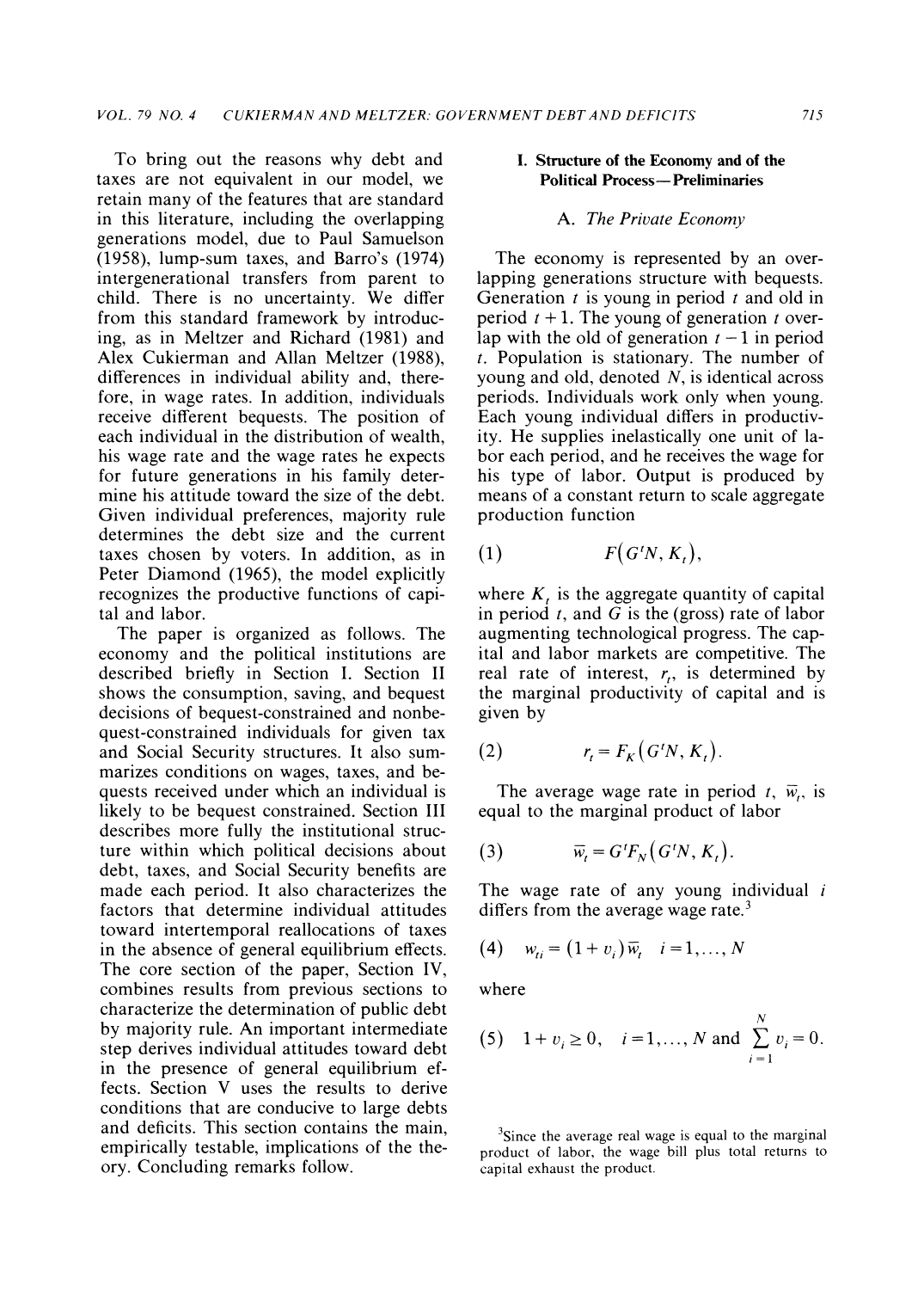**Individuals consume both when young and old. When young, they save part of their resources to consume during old age or to pass as a bequest to the next generation. Savings may be held as capital or as government bonds; bonds are perfect substitutes for capital in the portfolios of individuals, so both assets carry the same interest r. When old, individuals may get a bequest in the form of either government bonds or capital from their deceased parents. They use the bequest for consumption or to leave a bequest to their own children. All individuals have the same time-invariant utility function4** 

$$
(6) \quad u\big[c_t^1, c_{t+1}^2\big] + \beta V^{t+1}, \qquad 0 \le \beta < 1,
$$

where  $c_t^1$  and  $c_{t+1}^2$  are, respectively, first**and second-period consumption of a mem**ber of generation  $t$ ;  $V^{t+1}$  is the maximum **utility attained by his immediate offspring,**  and  $\beta$  measures the extent to which parents **discount the utility of their children. The utility function is strictly concave with positive and decreasing marginal utility of consumption in each period. Letting subscripts designate partial derivatives with respect to the subscripted variable,** 

(7) 
$$
u_i > 0
$$
,  $u_{ii} < 0$   $i = 1, 2$ 

**and u is strictly concave.** 

#### **B. Redistribution Through the Political Process**

**When old, each individual receives a**  lump-sum transfer of size  $S_t$  which can be **thought of as Social Security.5 Total current** 

**5Since the focus of this paper is on intergenerational redistribution we abstract from the provision of public goods by government.** 

expenditure,  $S_t + (1 + r_{t-1})b_{t-1}$ , is financed **by a combination of lump-sum taxes on the current young and issuance of one-period government bonds that have to be repaid with interest in the next period. The government's budget constraint for period t is therefore6** 

$$
(8) \t Pt \equiv St + (1 + rt-1)bt-1 = Tt + bt,
$$

**where T is the lump-sum tax imposed on a young individual, and b is the average quantity of one-period bonds per young or old individual. Each individual votes for the mix of financing that maximizes his utility. Social decisions about the intertemporal structure of taxation and redistribution are made by majority rule. A detailed description of the political process appears in Section III below.** 

#### **II. Who Is Likely to be Bequest Constrained?**

## **A. Characterization of Individual Economic Decisions for a Given Structure of Taxation and Redistribution**

**Each individual takes the structure of taxation and of Social Security benefits as given and chooses his consumption when young**  and old  $(c_t^1, c_{t+1}^2)$ , the amount of his bequest,  $B_{t+1}$ , and the amount of resources,  $a_t$ , to be **carried over from the first- to the second period of life.7 The first- and second-period budget constraints of a typical individual from generation t are, respectively** 

$$
(9a) \t w_t^N \equiv w_t - T_t = c_t^1 + a_t,
$$

(9b) 
$$
(1 + r_t)(B_t + a_t) + S_{t+1}
$$

$$
= c_{t+1}^2 + B_{t+1}.
$$

**6The budget constraint is normalized by the number of young (or old) individuals.** 

 ${}^{7}B_{t+1}$  is the bequest left by generation t to generation  $t + 1$ . It is set aside by generation t at the beginning of period  $t + 1$  and received with interest by the immediate offspring in period  $t + 2$  when they are old. It therefore carries interest  $r_{t+1}$  and the bequest received by generation  $t + 1$  is  $(1 + r_{t+1})B_{t+1}$ .

<sup>&</sup>lt;sup>4</sup> Consumption and  $V^{t+1}$  differ across individuals. **We do not incorporate these individual differences in**  the notation explicitly. The constraint  $\beta$  <1 reflects a **positive time preference or some degree of selfishness or both on the parts of parents. As pointed out by Willem Buiter and Jeffrey Carmichael (1984) either factor alone is sufficient to deliver the constraint. (See also Carmichael, 1982, and John Burbidge, 1983, 1984).**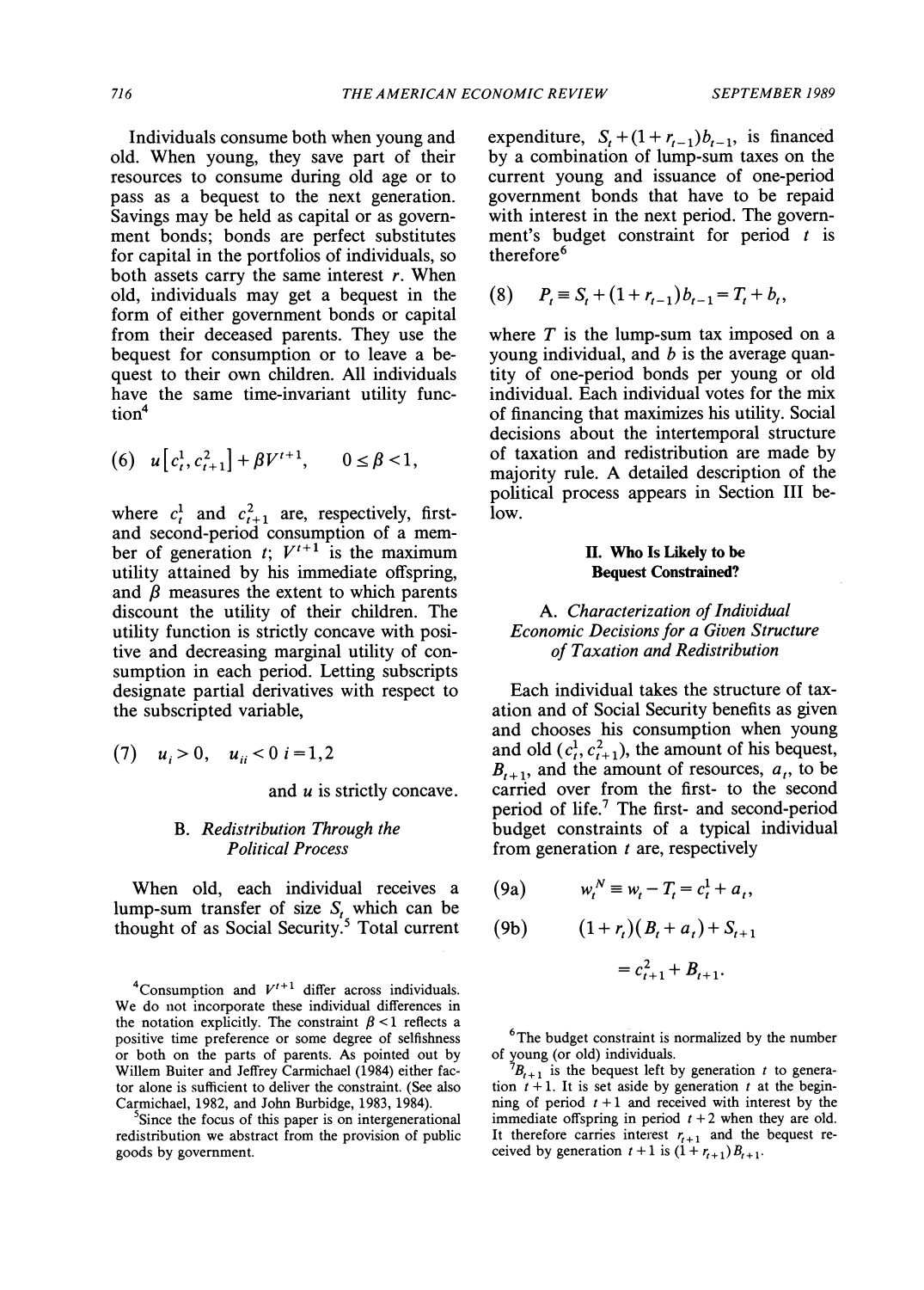The choice of  $c_t^1$ ,  $c_{t+1}^2$ ,  $a_t$ , and  $B_{t+1}$  is deter**mined by maximizing utility** 

(10) 
$$
V' \equiv \max_{\{c_t^1, c_{t+1}^2, a_t, B_{t+1}\}} \left\{ u \left[ c_t^1, c_{t+1}^2 \right], + \beta V^{t+1} \right\},\
$$

**subject to the two budget constraints in equation (9) and the additional constraint,** 

$$
(11) \t B_{t+1} \geq 0.
$$

**The last constraint reflects the fact that there is no legal mechanism by which parents can borrow today against the future labor income of their children. They can leave their children nothing, but they cannot obligate their children's labor income.** 

**Using equations (9a) and (9b) to eliminate**   $a_t$  and  $c_{t+1}^2$ , substituting the resulting ex**pression into (10), the Lagrangian for the problem in (10) is** 

(12) Max 
$$
\{u[c_t^1, (1 + r_t) w_t^N + S_{t+1}\]
$$
  
  $+ (1 + r_t) (B_t - c_t^1) - B_{t+1}]$   
  $+ \beta V^{t+1} + \lambda^t B_{t+1} \},$ 

where  $\lambda' \geq 0$  is the Lagrange multiplier corresponding to the constraint  $B_{t+1}$ . Since the constraint qualification implies that either  $\lambda'$ or  $B_{t+1}$  or both are equal to zero, the maxi**mized value of the Lagrangian in (12) is**  equal to  $V^t$  from equation (10). Leading (12) **by one period, substituting the resulting expression into (12), and continuing ad infinitum the problem in (12) may be expressed as a function of the decision variables of the current generation and of all future generations.8 Recognizing that the decision variables of generation t directly affect only the**  utilities of generations t and  $t + 1$ , and using **the envelope theorem, we obtain the familiar first-order conditions for the problem of generation t as** 

(13a) 
$$
u'_1[\cdot] - (1 + r_t)u'_2[\cdot] = 0
$$
  
\n(13b)  $-u'_2[\cdot] + \beta(1 + r_{t+1})u'_2^{t+1}[\cdot]$   
\n $+ \lambda' = 0$ 

(13c) 
$$
\lambda' B_{t+1} = 0, B_{t+1} \ge 0.
$$

**Here subscripts designate partial derivatives with respect to the subscripted variables and the superscript designates the generation whose utility is being evaluated. For individuals who desire to leave a positive**  bequest  $B_{t+1} > 0$  and  $\lambda' = 0$ . For these indi**viduals equations (13a) and (13b) determine**   $c_t^1$  and  $B_{t+1}$ . For individuals who are bequest constrained  $B_{t+1} = 0$  and  $\lambda' > 0$ ; equa**tions** (13a) and (13b) determine  $c_t^1$  and **the shadow price of the bequest constraint,**   $\lambda'$ . An intuitive understanding of  $\lambda'$  is obtained by rewriting (13b) as  $\lambda' = u_2'[\cdot]$  $\beta(1+r_{t+1})u_2^{t+1}[\cdot]$ . The first term on the **right-hand side is the marginal utility of an additional unit of second-period consumption for generation t. The second term is the marginal contribution of the marginal utility of second-period consumption of the offspring to the parent's utility. When, at a zero bequest, the first term is larger than the second, the parent could have increased his utility by reallocating resources away from his offspring to himself. Since this is not possible under existing institutions, a positive wedge is created between the two marginal utilities.**  $\lambda^t$  **measures** the loss of **utility per unit of bequest that is created by the wedge resulting from the constraint**   $B_{t+1} \geq 0.$ 

**An individual who is old in period t takes his first-period consumption as given since it was chosen in the previous period. Hence the only decision left to him is the allocation of his wealth and Social Security receipts between second-period consumption and his bequest. This leads to a first-order condition, as in (13b), and to a constraint qualification, as in (13c), both lagged by one period. Note** 

**<sup>8</sup>We assume that the present discounted value of the**  bequest at infinity is zero. Hence the individual's maxi**mization problem is bounded. See also Douglas Gale (1983), ch. 1, sec. 8.**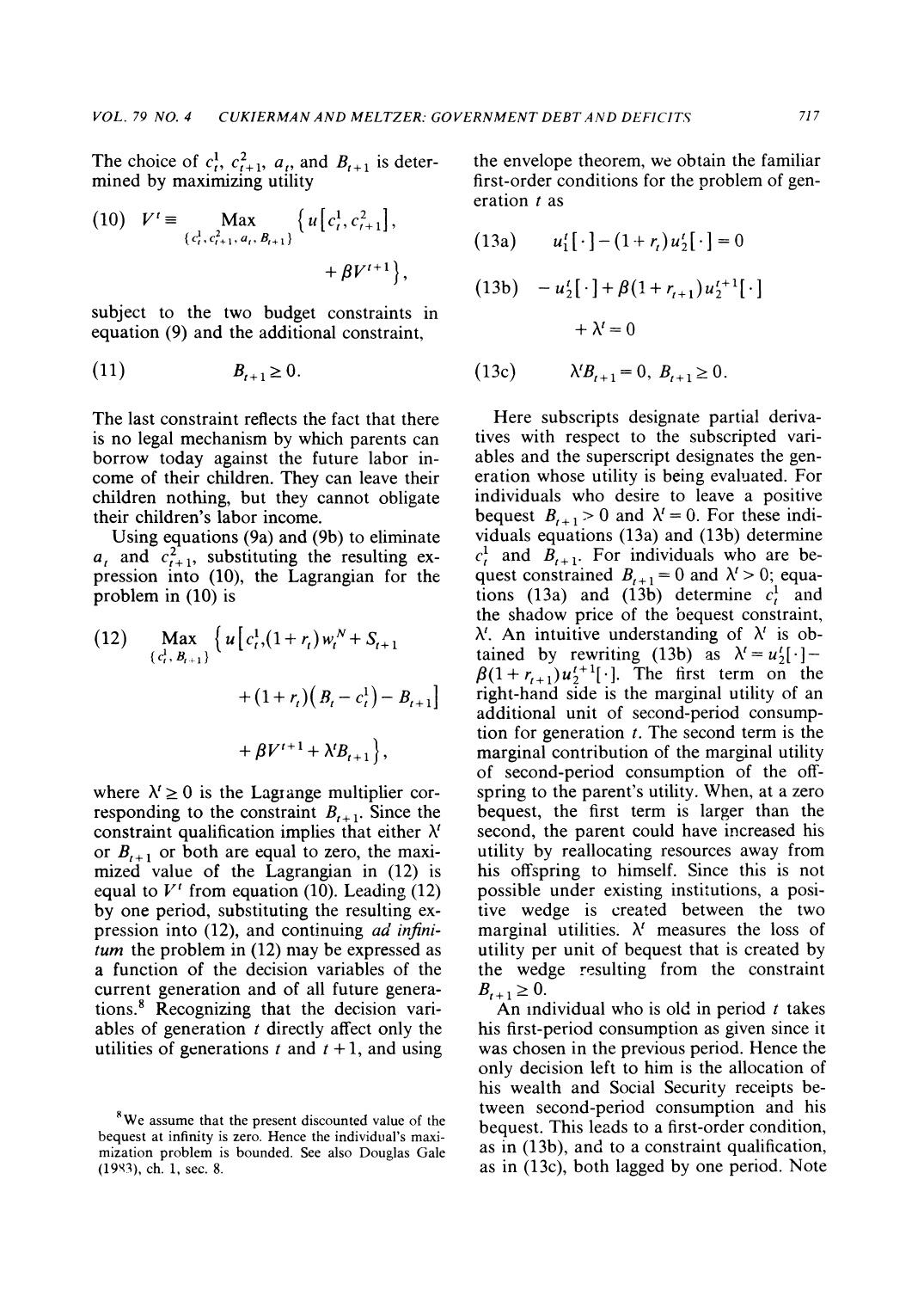**that the old individual follows the same plan when old as he had planned for that period of life when he was young.** 

#### **B. Who Is Bequest Constrained?**

**Individuals differ in their productivity and therefore in their real wage. They differ, also, in the real wage they expect their children, grandchildren, and later progeny to have. Since there is no uncertainty, each living individual knows the sequence of real wages that the future generations will earn. Differences in the real wages of parents also induce differences in their bequests to their children. Hence for given structures of taxation and redistribution, an individual's behavior as well as his welfare is fully determined by the bequest he receives, his wage, and the sequence of wage rates earned by all of his descendants. The purpose of this section is to show the influence of these known attributes on the size of the bequest that the individual desires to leave. This is done by considering an artificial problem in which the bequest constraint is removed (so that**   $B_{t+j}$ ,  $j \ge 1$  can be either positive or negative) **and by evaluating, using comparative statics, the effects of changes in individual attributes on the size of the desired bequest. The main results are summarized as follows:** 

**PROPOSITION 1: In the absence of bequest constraints in either the present or the future, and provided the utility function is strictly concave** 

$$
(i) \qquad \frac{dB_{t+1}}{dB_t} = \frac{dB_{t+1}}{dw_t^N} > 0; \qquad \frac{dB_{t+1}}{dS_{t+1}} > 0;
$$

(ii) 
$$
\frac{dB_{t+1}}{dw_{t+j}^N} < 0; \quad \frac{dB_{t+1}}{dS_{t+j+1}} < 0
$$

for all  $j \geq 1$ .

(iii) Provided individual wealth,  $w_t^N + B_t$ , is **positive** for all **t**,  $(dB_{t+1})/dr_t > 0$  and  $(dB_{t+1})/dr_{t+i} < 0$  for all  $j \ge 1$ .

$$
(iv) \t\t \t\t \frac{dB_{t+1}}{d\beta} > 0.
$$

**Some of these results (parts (ii) and (iv) of the proposition) are due to Drazen (1978) and Philippe Weil (1987). All the results are derived, within a unified framework, in Cukierman and Meltzer (1987a).** 

**The proposition has intuitive appeal. Anything that makes the current generation richer-an increase in bequest received, an increase in the real wage rate, a decrease in current taxes, or an increase in Social**  Security payments—increases their bequest. **Anything that makes any future generations richer decreases the bequest left by the current generation. Thus an increase in future wages, a decrease in future taxes, and an increase in future Social Security payments all tend to decrease the bequest chosen by the current generation.** 

**Part (iii) of the proposition has a similar interpretation. Assuming that all individuals have positive wealth, an increase in the current interest rate makes an individual from the current generation richer, so he chooses a larger bequest. Conversely an increase in future interest rates makes the future generation richer, so the current generation reduces the current bequest. These results reflect the fact that the individual wants to spread the increase in consumption, made possible by an increase in r, over all periods. Part (iv) of the proposition states that the less the individual cares about the welfare of his offspring in comparison to his own welfare, the smaller the bequest he chooses to leave.** 

**Taken as a whole, Proposition 1 implies that for a given structure of taxation and redistribution the bequest chosen by an un**constrained individual depends on  $w_t^N + B_t$ and on the sequence  $w_{i+j}^N$ ,  $j \ge 1$ , of the net **wage rates he expects succeeding generations of his family to earn. Let** 

(14) 
$$
w_t^N + B_t = A \big[ w_{t+1}^N, w_{t+2}^N, \dots \big]
$$

be the value of  $w_i^N + B_i$  that induces the current generation to pick  $B_{t+1} = 0$ , given **the vector of future real wage rates. Parts (i) and (ii) of Proposition 1 imply that the**  partial derivative of A with respect to  $w_{t+1}^N$ for  $j \geq 1$  is positive. Figure 1 shows this **relation. The upward-sloping curve repre**sents the function  $A[\cdot]$  for given values of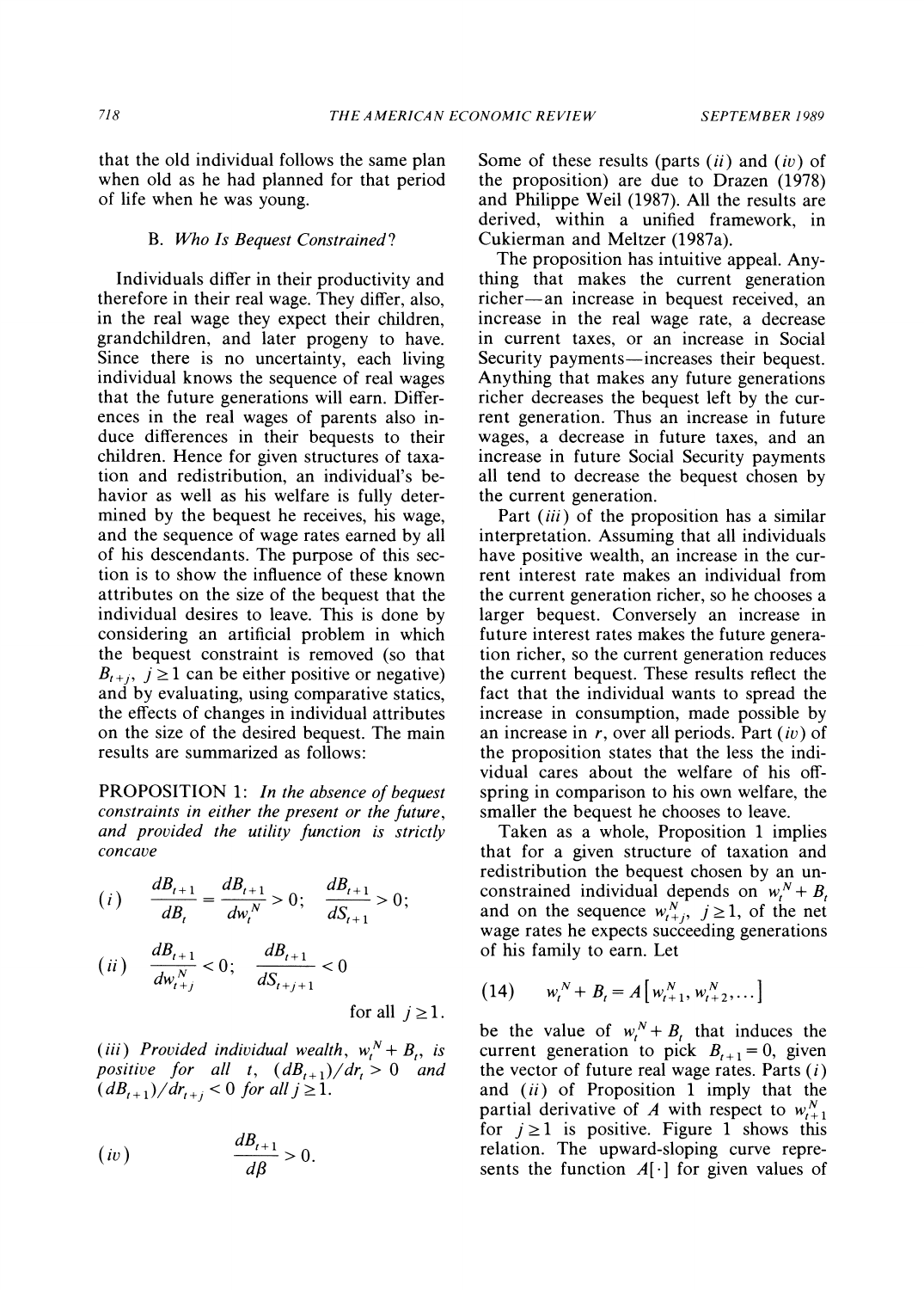



 $w_{i+j}^N$ ,  $j \ge 2$ . Parts (i) and (ii) of Proposition **1 imply that individuals who are character**ized by  $\{w_t^N + B_t, w_{t+1}^N\}$  combinations that **are above the curve choose a positive be**quest. Those whose  $\{w_t^N + B_t, w_{t+1}^N\}$  combi**nations lie below the curve have a negative bequest.** 

**An immediate implication of Figure 1 is that individuals whose wealth is low relative to the expected wage rate of their**  offspring,  $w_{t+1}^N$ , are likely to be bequest con**strained since, in the absence of the constraint, they would have chosen a negative bequest. Conversely, individuals with relatively large wealth and relatively small val**ues of  $w_{t+1}^N$  are more likely to be nonbequest **constrained. An increase in any of the wage**  rates  $w_{i+j}^N$ ,  $j \ge 2$ , shifts, by part (*ii*) of **Proposition 2, the curve in Figure 1 upward so that the proportion of the population that is bequest constrained increases. It follows that the proportion of bequest-constrained individuals in the population is larger, the larger the rate of technological progress. Part (iii) of Proposition 2 implies that an increase in the current rate of interest shifts the curve in Figure 1 downward, implying a decrease in the proportion of bequest-constrained individuals. An increase in any of the future real interest rates, or in the degree by which an individual prefers his own welfare to that of his immediate offspring, shifts the curve upward, increasing the proportion of bequest-constrained individuals in the population.** 

#### **II. The Political Process and Individual Preferences with Respect to the Intertemporal Structure of Taxation**

**Political decisions are made by majority rule. The young of generation t and the old**  of generation  $t - 1$  vote to determine the size **of the Social Security benefits to be paid to each member of generation t when he is old.**  This amount, denoted  $S_{t+1}$  (since it is paid out in period  $t + 1$ ), is precommitted by so**cial contract which specifies that the voters' decision in** *t* **about**  $S_{t+1}$  **cannot be altered by** those living in period  $t + 1$ . The voters in  $t$ **also determine the allocation of financing of current government expenditure between**  taxes,  $T_t$ , and bonds  $b_t$ . When confronted **with a choice between two different structures of taxation and Social Security each individual votes for the schedule that maximizes his utility.** 

Since both  $\overline{S}_t$  and  $b_{t-1}$  have been precom**mitted by the political decisions of the living**  in  $t-1$ , the left-hand side of the govern**ment's budget constraint in (8) is predetermined from the point of view of those living in t. They are free to determine the structure of financing of P, between current taxes and bonds but not the total that has to be fi**nanced. Their decisions about  $S_{t+1}$  and  $b_t$ , however, precommit those living in  $t + 1$  to a total government budget of size  $P_{t+1}$ .

**<sup>9</sup>Recently David Altig and Steve Davis (1987) have shown that when agents live for three periods, get most** 

**of their income in the middle period and face borrowing constraints, the incentive of parents to bequeath is stronger than in the absence of such constraints. This structure encourages inter vivos transfers during a child's constrained period of life and narrows the set of parameters for which individuals are bequest constrained. But as long as there is a perfect capital market within an individual's lifetime (as assumed in the text) the basic thrust of Proposition 1 carries through to a three-period model as well. Moreover as long as there is a perfect capital market within an individual's lifetime, the timing of income, taxes, and bequests within the lifetime is irrelevant for individual welfare provided present values are preserved and only partial equilibrium effects are considered. However, the timing of those variables over the lifetime affects the general equilibrium value of the capital stock, and therefore welfare, through the consequent general equilibrium effects. For example, other things the same, the capital stock is lower with inter Liivos bequests than with bequests that are transferred at death.**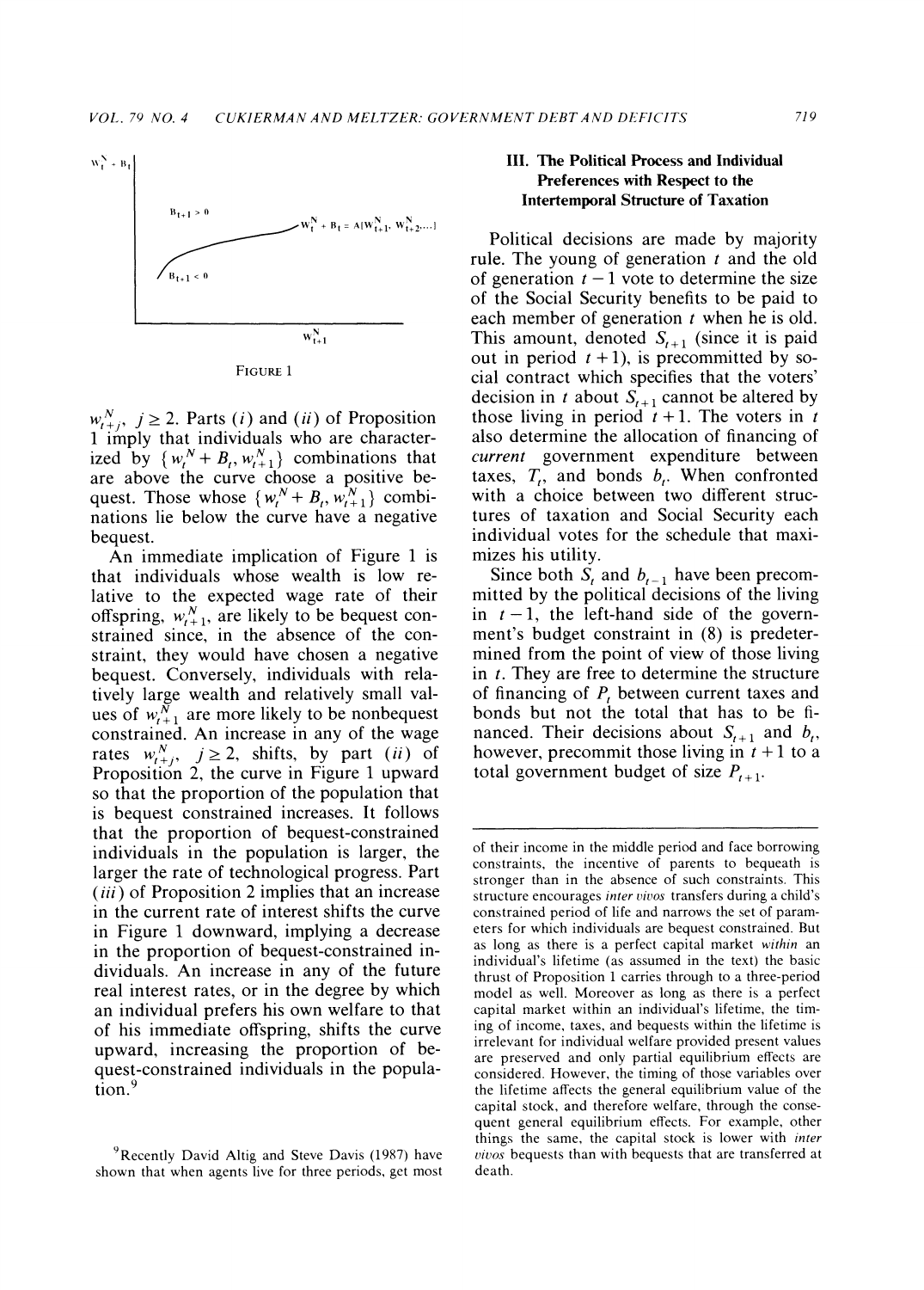#### **A. Reduction of the Political Choice Set**

**An individual who is young in period t is indifferent between different combinations**  of  $S_{t+1}$  and of  $b_t$  provided the future value,  $P_{t+1}$ , of those combinations is the same. The **reason is that there is a perfect capital market between the first and second periods of**  life. An increase in  $S_{t+1}$  that is accompanied by a decrease in  $b_t$  reduces the disposable **income of individuals currently young.'0 Their welfare is unaffected, since they can borrow against their higher Social Security at the market rate of interest to keep the present value of their net wealth (including wages) intact. The same is true of an individual who is old in period t; the magnitudes**   $S_{t+1}$  and  $b_t$  affect him only through the **welfare of his immediate offspring who is young in period t. Hence all the individuals who vote in period t are indifferent between**  different combinations of  $S_{t+1}$  and  $b_t$  as long as they all have the same future value,  $P_{t+1}$ . It is, therefore, possible to arbitrarily set  $S_t$ **at some fixed value-say S-and reduce the**  choice of  $P_{t+1}$  to that of choosing  $b_t$ , for an **arbitrarily given S.** 

**Let** 

(15) 
$$
P_{t+1} = S + (1 + r_t) b_t
$$
 for all t.

With S fixed, the choice of  $b_t$  uniquely determines  $P_{t+1}$  and, similarly, the choice of  $b_{t-1}$  uniquely determines  $P_t$ . In addition, **from the government's budget constraint in**  (8), a choice of  $b_t$  also uniquely determines taxes,  $T_t$ , since  $P_t$  is predetermined by the **political decisions of those who were alive in**  period  $t - 1$ . It follows that, given S, an individual's attitudes toward the triplet  $S_{t+1}$ ,  $T_t$ , and  $b_t$  can be, equivalently, characterized **by his attitude toward the one-dimensional variable** *b*<sub>*r*</sub>.

#### **B. Individual Benefits from Intergenerational Reallocation of Taxes Through Debt**

**Barro (1974) demonstrated that when all generations are linked through an operative bequest motive, a reallocation of taxes across different generations via changes in the proportion of deficit finance does not affect individual welfare. The same is obviously true here for nonbequest-constrained individuals, as long as the present value of taxes is not altered and there is a perfect capital**  market.<sup>11</sup> However individuals who are be**quest constrained, or who expect that some future family members will be bequest constrained, benefit from substituting future for current taxes by means of bonds issued to finance the government budget. Since they are bequest constrained, they would like to borrow against the future income of their children but are barred from doing so. Hence government bond financing increases the welfare of the bequest-constrained individuals even if the present value of all taxes is unchanged.** 

**The current generation cannot choose which future generations will pay higher taxes when it votes to decrease current taxes and increase bonds. Taxes are voted on each period. The next generation may decide to pass the tax increase to the following generation by voting to increase bond financing by an appropriate amount. The following generation, in turn, may either vote to postpone or to pay the tax, and so on.** 

**The factors that determine whether there will be a majority for or against deficits or surpluses are discussed in Sections IV and V. Here, it suffices to observe that, since expectations are rational and there is no uncertainty, those currently alive know which generation in the future will pay for a current tax reduction. The consequent change in welfare depends on the severity of the constraint, the number of future offsprings that** 

<sup>&</sup>lt;sup>10</sup>Since total expenditure in period  $t$ ,  $P_t$ , is predeter**mined a decrease in b, implies through the government's budget constraint in (8) that the tax, T, on the young has to be increased.** 

**<sup>&</sup>quot;lIn fact such individuals are even indifferent to the**  time profile of  $P_t$  as long as the present value of this **profile is the same.**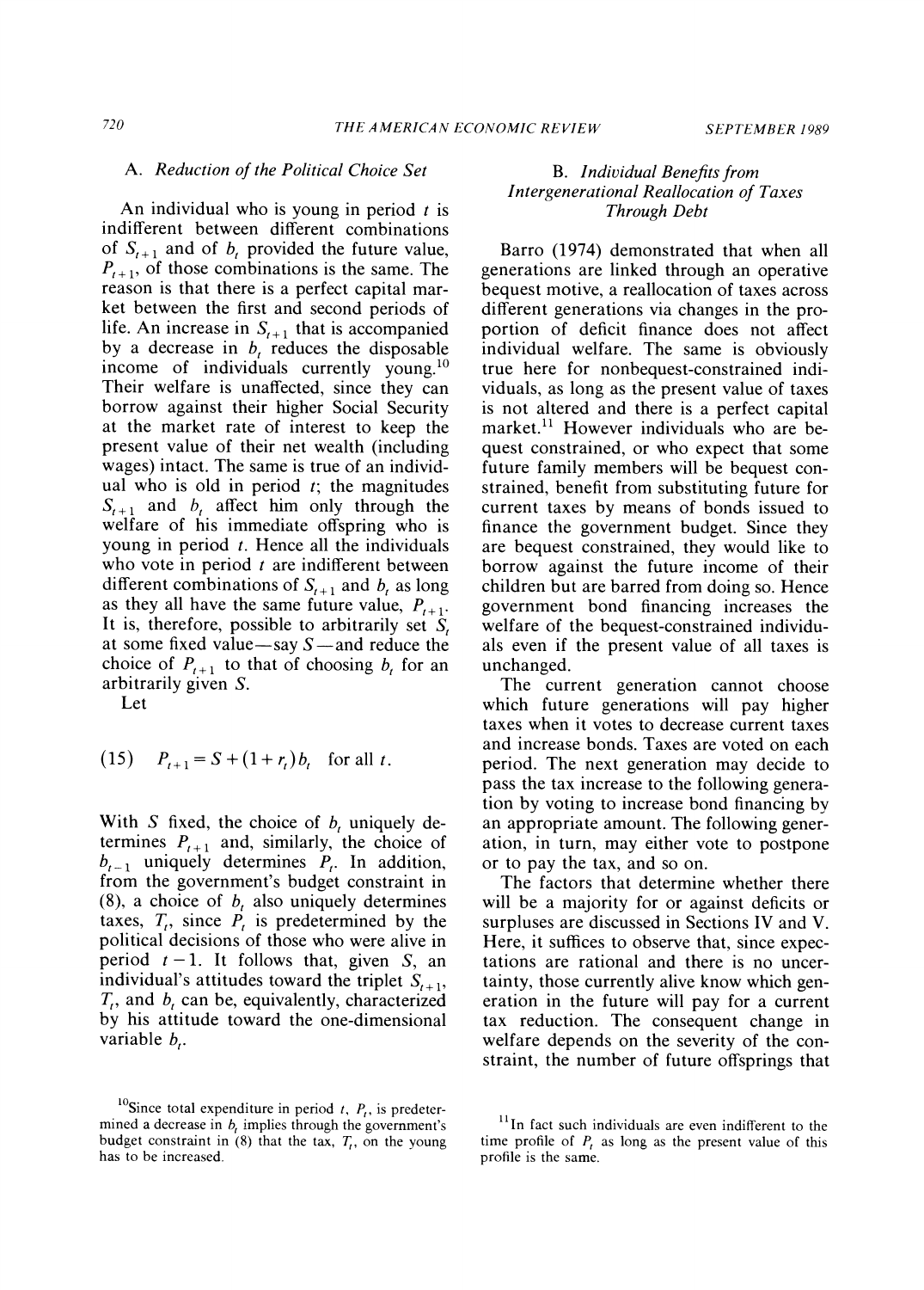**are also bequest constrained, and on the time interval between the current generation and the generation to which taxes are ultimately shifted.** 

**More formally it can be shown that a**  reduction in the taxes on generation  $t + j$ **that is financed by an increase in taxes on generation t, produces the following change**  in the welfare of generation  $t$ ;<sup>12</sup>

(16) 
$$
\frac{dV'}{dT_t} = -(1 + r_t) \times \left[ \lambda' + \sum_{s=1}^{j-1} \beta^s \prod_{i=1}^s (1 + r_{t+i}) \lambda'^{s} \right]
$$

**Equation (16) implies that if all individuals in the family between generation t and**  generation  $t + j - 1$  are nonbequest constrained, all  $\lambda^{t+s} = 0$  ( $0 \le s \le j-1$ ), and the **intertemporal reallocation of taxes via bond financing does not affect the welfare of a young individual in period t. If at least one individual between generation t and genera** $t + j - 1$  is bequest constrained, the **shifting backward of taxes decreases the welfare of the currently alive individual, since at**  least one value of  $\lambda$  in equation (16) is **positive.13 The larger the number of bequestconstrained individuals between generation t**  and generation  $t + j - 1$ , and the tighter their constraints as measured by the values of  $\lambda$ , **the larger the welfare loss caused by shifting taxes to the current generation.** 

#### **IV. Crowding Out and the Determination of Government Debt by Majority Rule**

**The discussion of the previous section suggests that individuals in the economy may be classified into two broad groups. The nonbequest constrained, are indifferent to an inter-** **generational reallocation of taxes; the bequest constrained generally prefer to shift taxes to some of their descendants.'4 Each bequest-constrained individual favors an increase in bond financing and a corresponding decrease in current taxes that removes his constraint (and the constraint on all future generations of descendants who are similarly constrained). Once the constraint is relaxed, the individual joins the group of nonbequest-constrained individuals and becomes indifferent to further reductions in taxes that are financed by issuing bonds.** 

**If the political process produces some or all of the decrease in current taxes desired by the bequest constrained, disposable income of all currently alive young individuals increases. The reduction in taxes is matched exactly by an increase in bonds outstanding. The nonbequest-constrained individuals increase their bequest by the amount of the increase in their disposable income, as in Barro (1974). The bequest constrained use the increase in their disposable income to increase consumption. The resources to increase consumption are obtained by using part of the capital stock in the economy. Since bonds and capital are perfect substitutes in portfolios, the additional bonds are**  absorbed in the portfolios of the nonbe**quest-constrained individuals who release the physical resources needed to sustain the increased consumption of the bequest constrained.** 

**14Here we take the term "nonbequest constrained" to mean that not only the currently alive individual but also all future generations of his descendants are nonbequest constrained. The bequest constrained are generally composed of those who are constrained with respect to their immediate offspring (who may or may not be similarly bequest constrained) and those who desire to leave a positive bequest but know that some future generation will be bequest constrained. The bequest constrained like bond financing if it increases the tax burden of generations that come after the bequest-constrained individual. Otherwise they are indifferent to an intertemporal reallocation of taxes. For ease of exposition we focus in the text mostly on those who are immediately bequest constrained, but the same principles apply when one or more individuals in future generations is bequest constrained.** 

**<sup>12</sup>The derivation appears in Section IV, Part B, of Cukierman and Meltzer (1987a).** 

**<sup>13</sup>Note that the individual from generation t does not have to be bequest constrained with respect to his immediate offspring to dislike a backward shift of taxes.**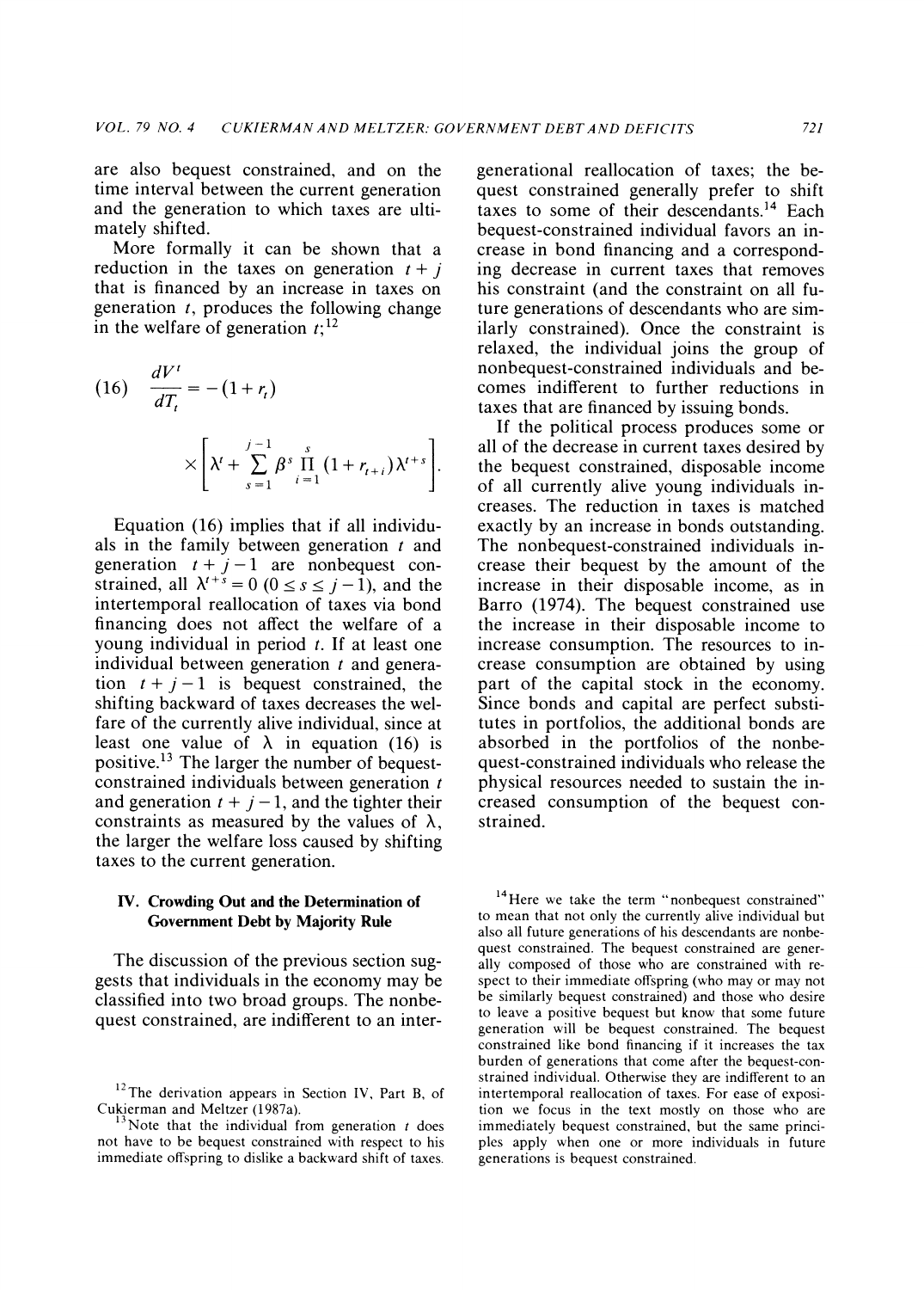**The per capita increase in bonds is equal to the per capita decrease in taxes. A nonbequest-constrained individual increases his holdings of bonds, on average, by more than his proportional share of the increase in bonds, since the bequest-constrained individuals pay taxes but do not buy any bonds. Further, a nonbequest-constrained individual increases his bond portfolio, on average, by more than the increase in his disposable income. His excess purchase of bonds releases capital which is used by the bequest constrained to increase their lifetime consumption. The size of the decrease in the capital stock depends on the proportion of bequest-constrained individuals in the economy and on the degree to which each is bequest constrained. If no one is bequest constrained, capital does not decrease at all as a result of a given unit increase in bond financing; if some people are constrained, capital decreases by a fraction of the increase in bond financing. The proportion of bonds issued to capital displaced is, therefore, bounded between minus one and zero. The ratio is nearer to minus one the larger the proportion of bequest-constrained individuals in the economy. Formally, the crowding-out ratio is** 

$$
(17) \t-1 < \frac{dk_t}{db_t} \le 0,
$$

**where k is the capital-labor ratio. Since the size of the population is fixed the expression in (17) is identical to the crowding-out ratio between the total amounts of bonds and of capital."5** 

**The crowding out of capital changes the real rate of interest and the wage rates paid to individual workers. This creates two additional channels through which an increase in bond financing affects individual welfare. These general equilibrium effects of debt financing affect the welfare of both bequestconstrained and nonbequest-constrained individuals, since everyone's welfare is affected by changes in the interest rate and his own wage rate.** 

**The combined effect of debt financing on welfare is the sum of the effects operating through three channels. First, an expansion in bond financing permits an intergenerational reallocation of resources within the family. Second, the marginal productivity of capital and, therefore, the interest rate changes. Third, the individual's wage rate changes. It is convenient, for expositional reasons, to examine first the political equilibrium when the last two general equilibrium effects do not operate. Formally this corresponds to the case in which the marginal productivities of capital and of labor do not depend on the capital-labor ratio. In this case a shift to bond financing affects individual welfare only through the intergenerational reallocation of resources that it makes possible.** 

## **A. Determination of the Debt in the Absence of General Equilibrium Effects**

**Each individual's decision about an increase in debt financing is, in this case, completely determined by whether or not he is bequest constrained. Each bequest-constrained individual prefers the amount of bond financing that frees him completely from his constraint. Hence those who face the most stringent bequest constraints favor the largest amount of debt. At the other extreme, the nonbequest constrained are indifferent to the way governmental redistribu-**

<sup>&</sup>lt;sup>15</sup>The crowding-out ratio exceeds  $-1$  even in the **extreme case in which everyone is bequest constrained prior to the shift to bond financing. The reason is that the aggregate value of planned bequests is zero, and the only capital that remains in the economy is held by young individuals who wish to transfer resources from the first to the second period of life. Since the marginal utility in both periods decreases with consumption, young individuals respond to the tax reduction by increasing consumption in both periods. As a result, the increase in the stock of bonds exceeds the decrease in** 

**the capital stock, and the crowding-out ratio exceeds - 1 even in this limiting case.**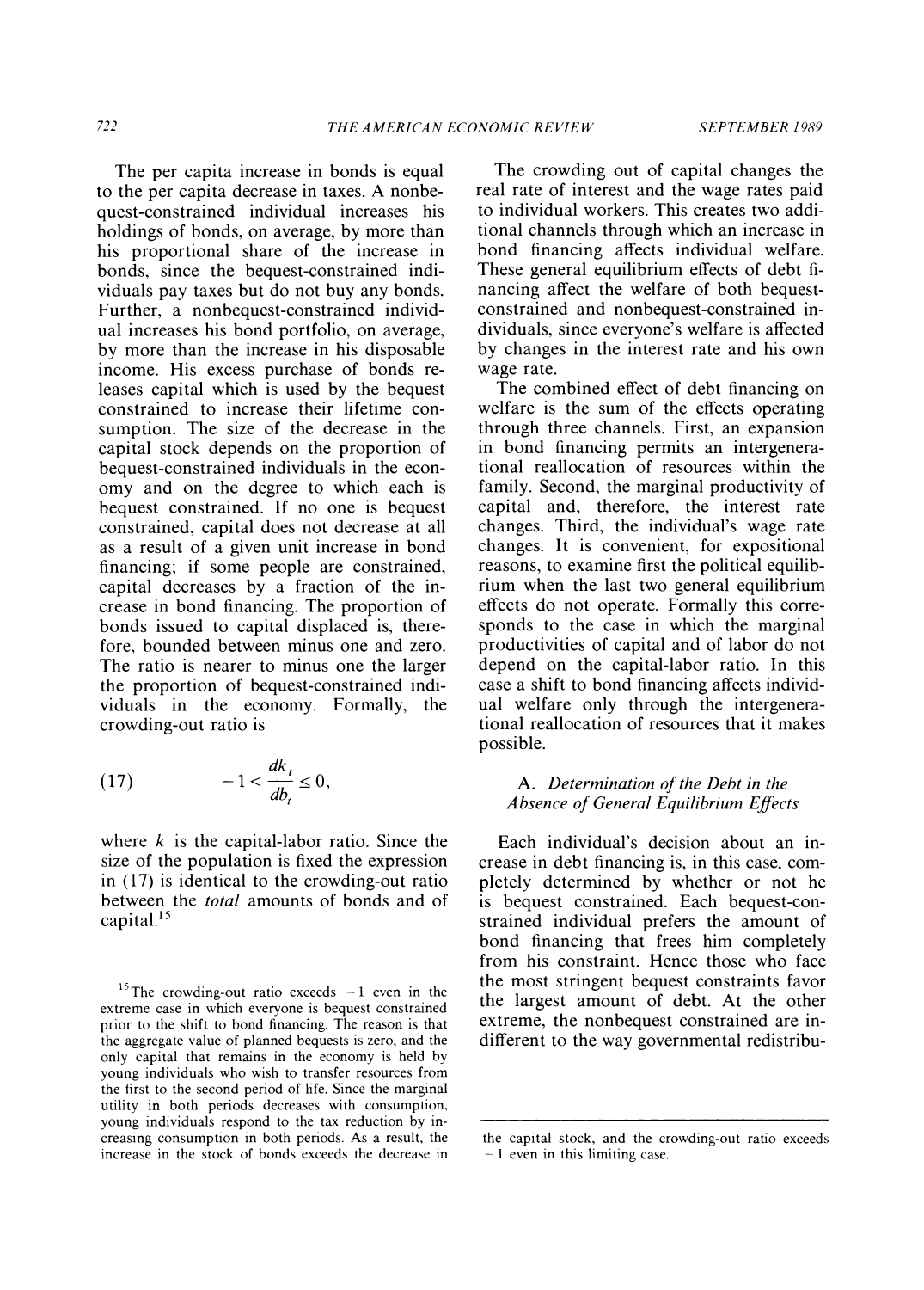**tion is financed. We model their indifference by assuming that they split their vote equally between different financing proposals. The bequest constrained always prefer financing proposals that include debt, so proposals to issue debt win in elections involving both groups.** 

**Further, under the restriction that general equilibrium effects can be neglected, the majority favors a level of debt that is sufficiently large to free the bequest constraint of the most severely constrained individual. This choice frees all other bequest-constrained individuals from their constraints. The reasoning leading to this result is straightforward. The size of the government**  budget,  $P_t$ , is given. Suppose voters face two **alternatives, one involving a positive quan**tity of bonds,  $b_{t0}$ , the other involving only **taxes. Since the nonbequest constrained split equally between the two proposals and all the bequest constrained vote for the proposal involving positive debt, a majority**  votes for the positive amount of bonds  $b_{r0}$ . Let  $b_{i} > b_{i}$  be the level of debt at which a **bequest-constrained voter is freed of his con**straint when debt is  $b_{i0}$ . At  $b_{i0}$ , the nonbe**quest constrained are indifferent to any level**  of debt greater than  $b_{t0}$ , so they split their **votes equally for and against proposals calling for** 

$$
b_{t1} > b_{t0}.
$$

**Hence there will be a majority in favor of any level of debt at which at least one individual is bequest constrained. Once the most severe bequest constraint is released, everyone is indifferent. Under complete certainty, there will be one vote each period to remove all bequest constraints.** 

**Two qualifications are required. First, all constraints are released only if the capital stock is larger than the amount of additional consumption desired by all those who were bequest constrained."6 Second, the amount**  **of bonds cannot exceed the predetermined**  government outlays,  $P_t$ . If S in equation (15) is not sufficiently large, the constraint  $b_t \leq P_t$ **may prevent some of the most bequest-constrained individuals from reaching their pre**ferred level of  $P_{t+1}$ . They vote to increase  $S_{t+1}$  in order to increase  $P_{t+1}$ <sup>17</sup>

**The main conclusion of this subsection is that in the absence of general equilibrium effects majority rule releases all bequest constraints by issuing debt, provided the existing capital stock is sufficiently large.'8 However, once the general equilibrium effects of a larger debt on factor returns are recognized explicitly, the nonbequest constrained are no longer indifferent to the size of the debt. The following subsections analyze this more general case.** 

## **B. Individual Attitudes Toward Debt in the Presence of General Equilibrium Effects**

**This section characterizes individual attitudes toward the level of the debt in the presence of general equilibrium effects. To find the total effect of an increase in debt financing on the welfare of different individuals in the economy, we first note that by using the recursive structure in (12) the two period's decision problem in this equation may be rewritten as the following infinite** 

**18In the absence of general equilibrium effects a social planner would seek to remove the wedge also.** 

**<sup>16</sup>If the desired addition to consumption is larger than the capital stock, the solution is restricted by the existing resources.** 

**<sup>&#</sup>x27;All other individuals, being unconstrained, split**  evenly between any two proposals, so  $S_{t+1}$  rises to the **point where all individuals become unconstrained.**  Hence  $b_t \leq P_t$  does not change the result that the politi**cal process frees all individuals from their constraints.**  However, when the constraint  $b_t \leq P_t$  is binding, part of the solution is found by increasing total outlays,  $P_{t+1}$ , **for the next period, thereby increasing the likelihood that debt finance is higher next period. If only taxes,**   $T_{t+1}$ , are raised to finance the increase in  $P_{t+1}$  net wages of generation  $t + 1$  decrease pushing some of **these individuals into the group of bequest-constrained individuals by part (i) of Proposition 1. Since in each period the size of the debt is determined by the wishes of the most constrained individuals, the debt voted**  upon in period  $t + 1$  is larger.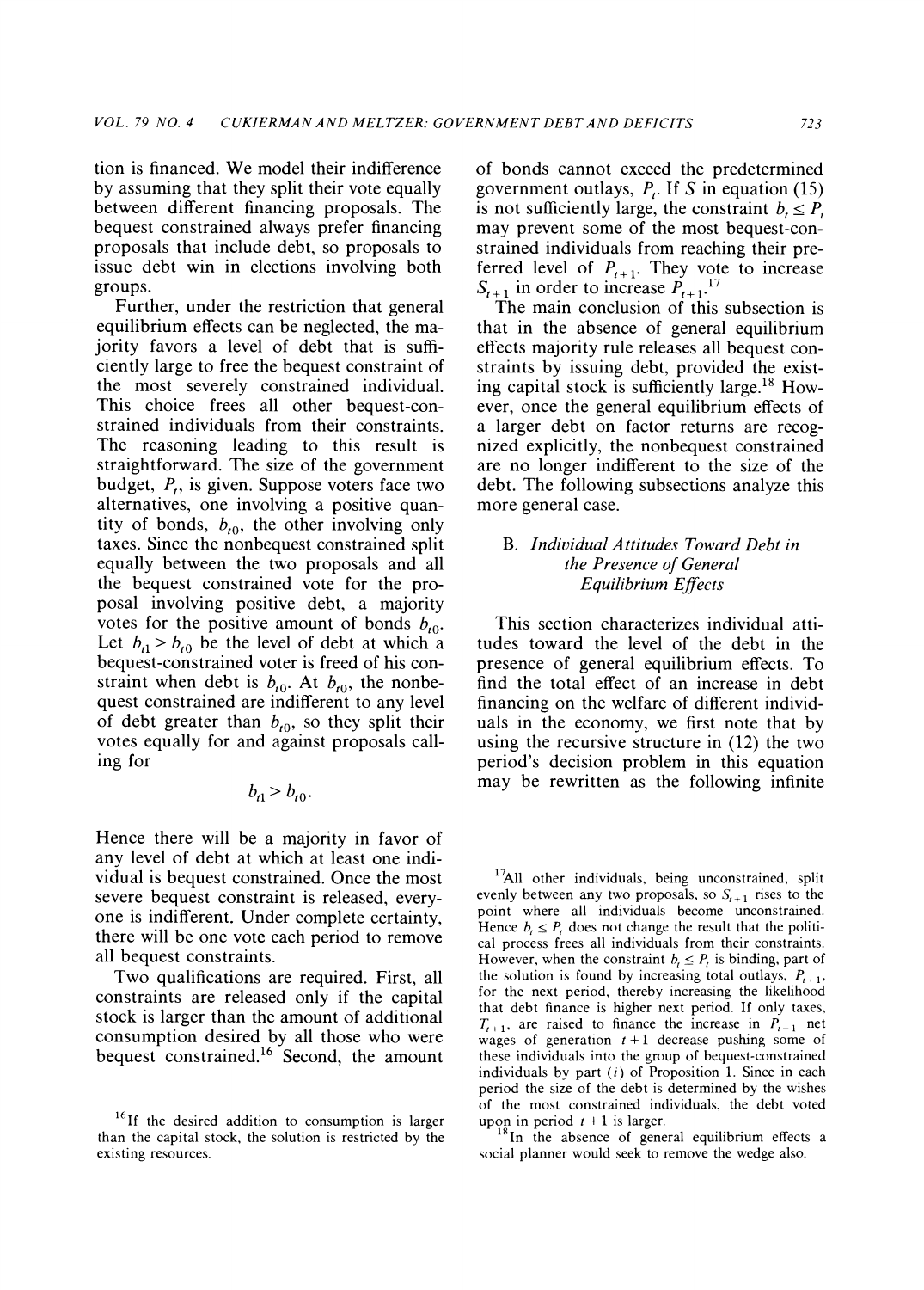**horizon problem;** 

(18) Max  
\n
$$
\begin{aligned}\n&\left\{\begin{aligned}\nu\left[c_{t}^{1},(1+r_{t})w_{t}^{N}\right.\right.\\
&+ S + (1+r_{t})(B_{t}-c_{t}^{1}) - B_{t+1}\right] \\
&+ \lambda^{t}B_{t+1} + \beta \max_{\left\{c_{t+1}^{1},B_{t+2}\right\}}\\
&\left(u\left[c_{t+1}^{1},(1+r_{t+1})w_{t+1}^{N} + S\right.\right.\\
&\left. + (1+r_{t+1})(B_{t+1}-c_{t+1}^{1}) - B_{t+2}\right] \\
&+ \lambda^{t+1}B_{t+2}\right) + \dots\big\}.\n\end{aligned}
$$

Differentiating  $(18)$  totally with respect to  $b_t$ **we obtain the total effect of a change in the level of debt on individual welfare. The total effect, shown in equation (19), has three**  components. The first,  $dV'/db_t|_{IR}$ , is the ef**fect on current welfare from the intergenerational reallocation of resources induced by the change in debt. Second is the effect on welfare from present and future changes in interest rates and wage rates. Third, the changes in interest rates and wages induced by the change in debt affect bequests;**   $dB_{t+s+1}$  / $db_t^T$  is the effect on bequests by **current and future generations. Using the first-order condition from equation (13a), u{**   $-(1 + r_t)u_2^t = 0$  for all t, the total derivative **is** 

(19) 
$$
\frac{dV'}{db_t} = \frac{dV'}{db_t}\Big|_{IR} + \frac{db_t^T}{db_t} \sum_{s=0}^{\infty} \beta^s u_2^{t+s}
$$
\n
$$
\times \left[ \left( w_{t+s}^N + B_{t+s} \right) \frac{dr_{t+s}}{db_t^T} + \left( 1 + r_{t+s} \right) \frac{dw_{t+s}}{db_t^T} + \left( 1 + r_{t+s} \right) \frac{dw_{t+s}}{db_t^T} - \lambda^{t+s} \frac{dB_{t+s+1}}{db_t^T} \right], \qquad (23)
$$

**where** 

$$
(20) \t\t b_t^T \equiv N b_t
$$

**is the total amount of bonds in the economy. From equations (2), (3), (4), and (20) and the fact that the crowding-out ratio measured using aggregates is equal to the ratio in per capita terms** 

(21a) 
$$
\frac{dr_{t+s}}{db_t^T} = F_{KK}^{t+s} \frac{dK_{t+s}}{dK_t} \frac{dk_t}{db_t}
$$

$$
= F_{KK}^{t+s} \frac{dk_t}{db_t},
$$

$$
(21b) \frac{dw_{t+s}}{db_t^T} = (1 + v_{t+s})
$$

$$
\times G^{t+s} F_{NK}^{t+s} \frac{dK_{t+s}}{dK_t} \frac{dk_t}{db_t}
$$

$$
= (1 + v_{t+s}) G^{t+s} F_{NK}^{t+s} \frac{dk_t}{db_t},
$$

$$
(21c) \frac{db_t^T}{db_t} = N,
$$

where  $F_{KK}^{t+s}$  and  $F_{NK}^{t+s}$ <br>second partial derivativ **are respectively the second partial derivatives of the production function with respect to capital and the cross partial derivative of the production function between labor and capital in period**  $t + s$ **. We assume decreasing marginal productivity of capital and complementarity between labor and capital, so** 

$$
(22) \quad F_{KK}^t < 0, \qquad F_{NK}^t > 0 \quad \text{for all } t.
$$

 $v_{t+s}$  is a productivity class of generation  $t + s$ . Since  $P_t = T_t + b_t$  and  $P_t$  is predeter**mined,** 

$$
(23) \t\t \t\t \frac{dT_t}{db_t} = -1.
$$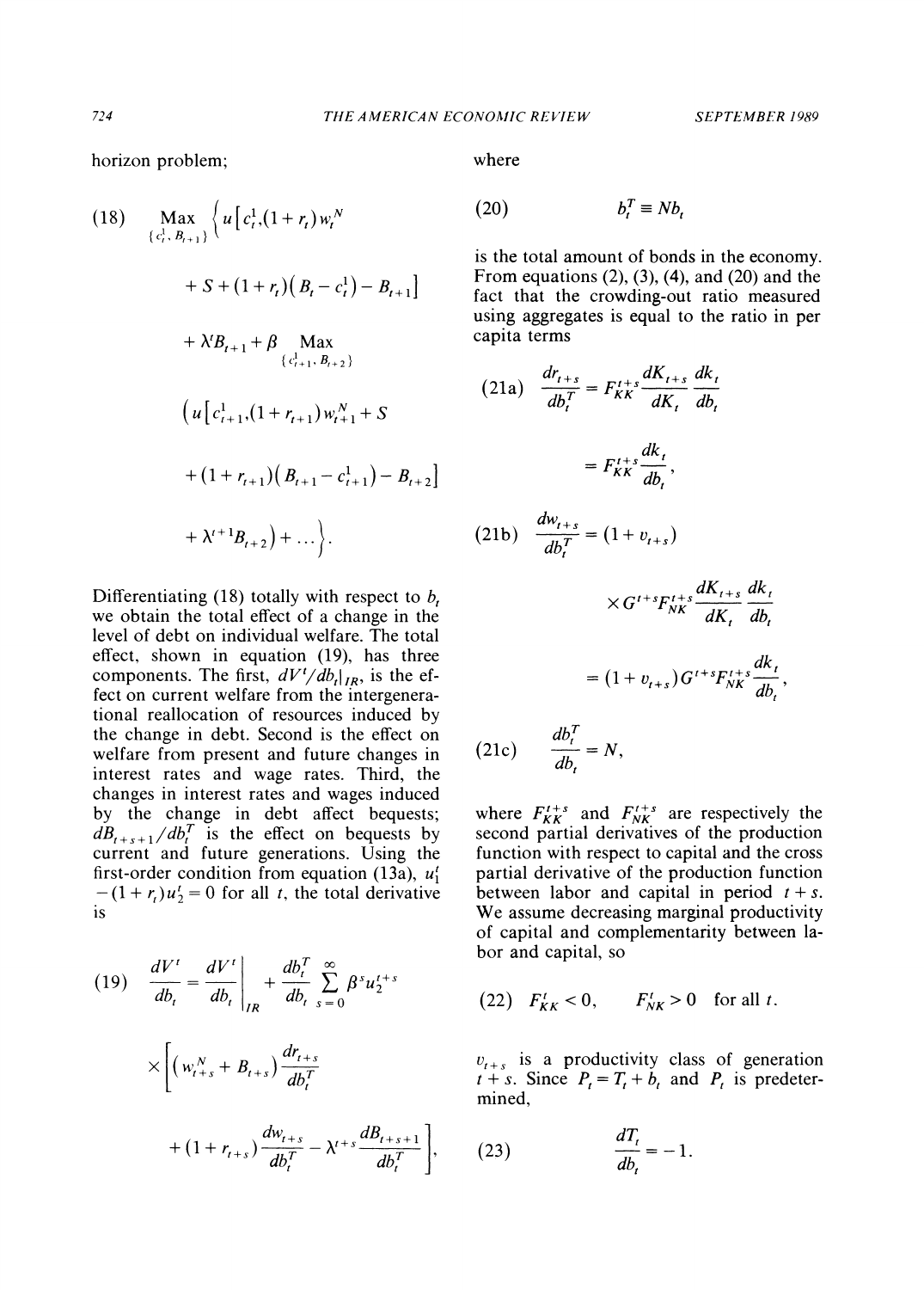**Using equations (16), (21), and (23) in (19)** 

$$
(24) \frac{dV^{t}}{db_{t}} = (1+r_{t})
$$
  
\n
$$
\times \left\{ \lambda^{t} + \sum_{s=1}^{j-1} \beta^{s} \prod_{i=1}^{s} (1+r_{t+i}) \lambda^{t+s} \right\},
$$
  
\n
$$
+ N \sum_{s=0}^{\infty} \beta^{s} u_{2}^{t+s} \left[ \left( w_{t+s}^{N} + B_{t+s} \right) F_{KK}^{t+s} \right]
$$
  
\n
$$
+ (1+r_{t+s})(1+v_{t+s}) G^{t+s} F_{NK}^{t+s} \left\{ \frac{dk_{t}}{db_{t}},
$$
  
\n
$$
- N \sum_{s=0}^{\infty} \beta^{s} u_{2}^{t+s} \lambda^{t+s} \frac{dB_{t+s+1}}{db_{t}^{T}}.
$$

**Equation (24) is a general expression for the total change in welfare as a result of a one-unit increase in the deficit that is financed by an increase in taxes on generation t + j. The first term is the change in welfare due to the intergenerational reallocation of consumption. The second is the direct change in welfare due to the induced changes in factors' returns. The third term is the change in welfare induced by the realignment in bequests due to the change in factor returns.** 

## **C. The Effects of Debt on the Welfare of a Nonbequest-Constrained Individual**

**For a nonbequest-constrained individual**   $\lambda^{t+s} = 0$  for all s. The only effects of debt **issues (or withdrawals) are the induced effects on wages and interest rates arising from the change in the consumption of the bequest constrained. Equation (24) reduces to its second term,** 

(24a) 
$$
\frac{dV^t}{db_t} = N \frac{dk_t}{db_t} \sum_{s=0}^{\infty} \beta^s u_2^{t+s}
$$

$$
\times \left[ \left( w_{t+s}^N + B_{t+s} \right) F_{KK}^{t+s} + (1 + r_{t+s})(1 + v_{t+s}) G^{t+s} F_{KK}^{t+s} \right].
$$

**If there are no bequest-constrained individuals in the economy, the crowding-out ratio**   $dk_t/db_t$  equals zero, and deficits have no **impact on welfare. This is not surprising since, in the absence of crowding out, factor returns are not affected by the way government expenditure is financed.** 

**Equation (24a) implies that the increase in the interest rate and the decrease in the wage rate caused by the crowding out of capital have opposing effects on the individual's**  welfare. Since  $w_{t+s}^N + B_{t+s} > 0$  for all  $t+s$ and  $dk_t/db_t < 0$ , the increase in interest rates **increases the individual's welfare while the decrease in real wages reduces his welfare. The net effect on welfare depends on the**  relative sizes of  $F_{KK}$  and  $F_{NK}$  and on the **personal characteristics of the individual.** 

**If the marginal product of capital is relatively sensitive to the quantity of capital**   $(high|F_{KK})$  and wage rates are relatively insensitive to the quantity of capital (low  $F_{NK}$ ) **debt issues are more likely to increase than to decrease the individual's welfare. Con**versely when  $F_{NK}$  is high relative to  $|F_{KK}|$ **the effect of debt issues and crowding out on welfare, through the decrease in wages, is more likely to dominate. If we assume that,**  as the capital-labor ratio decreases,  $F_{NK}$  increases relative to  $|F_{KK}|$ , the decrease in real **wage rates ultimately dominates the rise in interest rates on the individual's welfare as the capital stock falls. Welfare declines, and a rising fraction of the nonbequest constrained oppose further debt. Votes for surpluses, to increase the capital stock and wages, rise. A falling capital-labor ratio acts as a brake on the tendency to create deficits and assures that deficits will disappear before the entire capital stock is consumed.'9** 

**For a given capital stock, different nonbequest-constrained individuals are affected differently by an increase in debt financing. Nonbequest-constrained individuals with relatively large bequests and relatively low**  labor productivity have large values of  $w<sup>N</sup>$  + **B and low values of v. The increase in the** 

<sup>&</sup>lt;sup>19</sup>**Obviously this result obtains even if**  $F_{NK}$  **increases relative to**  $|F_{KK}|$  **only after a sufficiently low capital stock.**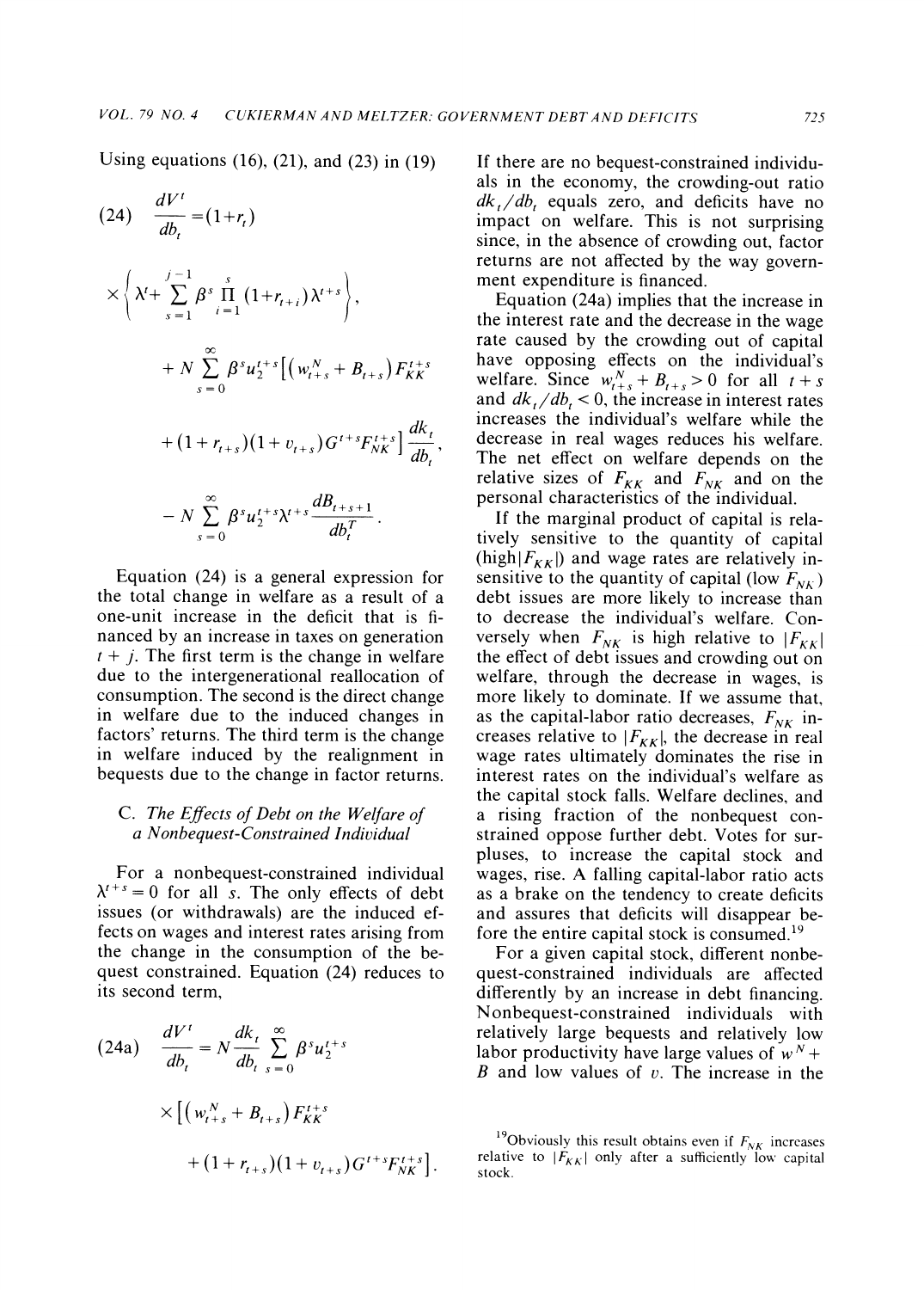**interest rate dominates the change in their welfare, so they vote for more debt relative to current taxes. Conversely, nonbequestconstrained individuals who receive small (or zero) bequests and have relatively large labor productivity vote against a higher debt. The fall in wages dominates the change in their welfare.** 

**We can summarize the effects of debt finance on the welfare and votes of the nonbequest constrained in the following propositions. Those who have a relatively large fraction of nonhuman to human wealth favor a larger fraction of debt financing. Those who have a relatively large fraction of human wealth prefer a lower fraction of debt.20 As the capital stock falls, some of the individuals who previously favored larger debts oppose further additions because reductions in wages become more important than increases in interest rates. This limits the vote for a larger debt.** 

## **D. The Effects of Debt on the Welfare of a Bequest-Constrained Individual**

**All of the welfare effects of changes in interest rates and wages carry over to bequest-constrained individuals. In addition, debt issues permit the bequest constrained to transfer resources from future generations to themselves. This is represented by the first term in equation (24); this term is always positive for bequest-constrained individuals.21 The third term in equation (24) is the effect of changes in factor returns on the size of bequests. The marginal increase in** 

**debt and the induced changes in factor prices can remove the constraint from some who were previously bequest constrained. They become unconstrained. Others may find that the constraint remains binding but is less severe. For everyone that remains bequest**  constrained,  $dB_{t+\underline{s}+1}/db_t^T = 0$ ; the last term **in (24) vanishes. For individuals who originally were near the margin, the product**   $\lambda^{t+s}dB_{t+s+1}/db_t^T$  may (but does not have to) **differ from zero. By definition** 

(25) 
$$
\frac{dB_{t+s+1}}{db_t^T} = \frac{dB_{t+s+1}}{dw_{t+s}} \frac{dw_{t+s}}{db_t^T} + \frac{dB_{t+s+1}}{dr_{t+s}} \frac{dr_{t+s}}{db_t^T} + \frac{dB_{t+s+1}}{db_{t+s}} \frac{dB_{t+s}}{db_t^T}
$$

**From Proposition 1,** 

$$
dB_{t+s+1}/dw_{t+s}, dB_{t+s+1}/dr_{t+s}
$$

**and** 

$$
+\frac{dB_{t+s+1}}{dB_{t+s}}\frac{dB_{t+s}}{db_t^T}.
$$

are all positive. But  $dw_{t+s}/db_t^T$  and  $dr_{t+s}/dt^T$  $db<sub>t</sub><sup>T</sup>$  have opposite signs, so the sum of the **first two expressions on the right-hand side of equation (25) is ambiguous. For a** similar reason the sign of  $dB_{t+s}/db_t^T$ **is ambiguous as well. Moreover, since**   $dB_{t+s+1}/db_t^T$  is nonzero only for individuals **who are very near to being nonbequest con**strained, it is multiplied by a value of  $\lambda^{t+s}$ **which is close to zero. The expression for**   $dB_{t+s+1}/db_t^T$  in (25) includes both positive **and negative terms that tend to offset each other. It seems reasonable to assume that, even when there are some products in the last sum on the right-hand side of (24) which are nonzero, the terms in (25) do not domi**nate the sign of the expression for  $dV'/db_t$ . **Given this assumption, the change in welfare experienced by a bequest-constrained individual as a result of a one-unit increase in bond financing depends on three compo-**

**<sup>20</sup>Note that whether the ultimate effect on an increase in debt on welfare is positive or negative, it is stronger the larger the fraction of constrained individu**als in the economy since  $|dk_{t}/db_{t}|$  is larger in this case. **The existence of more bequest-constrained individuals magnifies the differential effects of debt on the welfare of nonbequest-constrained individuals with different structures of wealth.** 

**<sup>21</sup>A full discussion of the factors that determine this term is in part B of Section III and is not reproduced here. Recall, however, that the larger the number of bequest-constrained individuals among current and future generations, the larger are the benefits from intergenerational reallocation of resources.**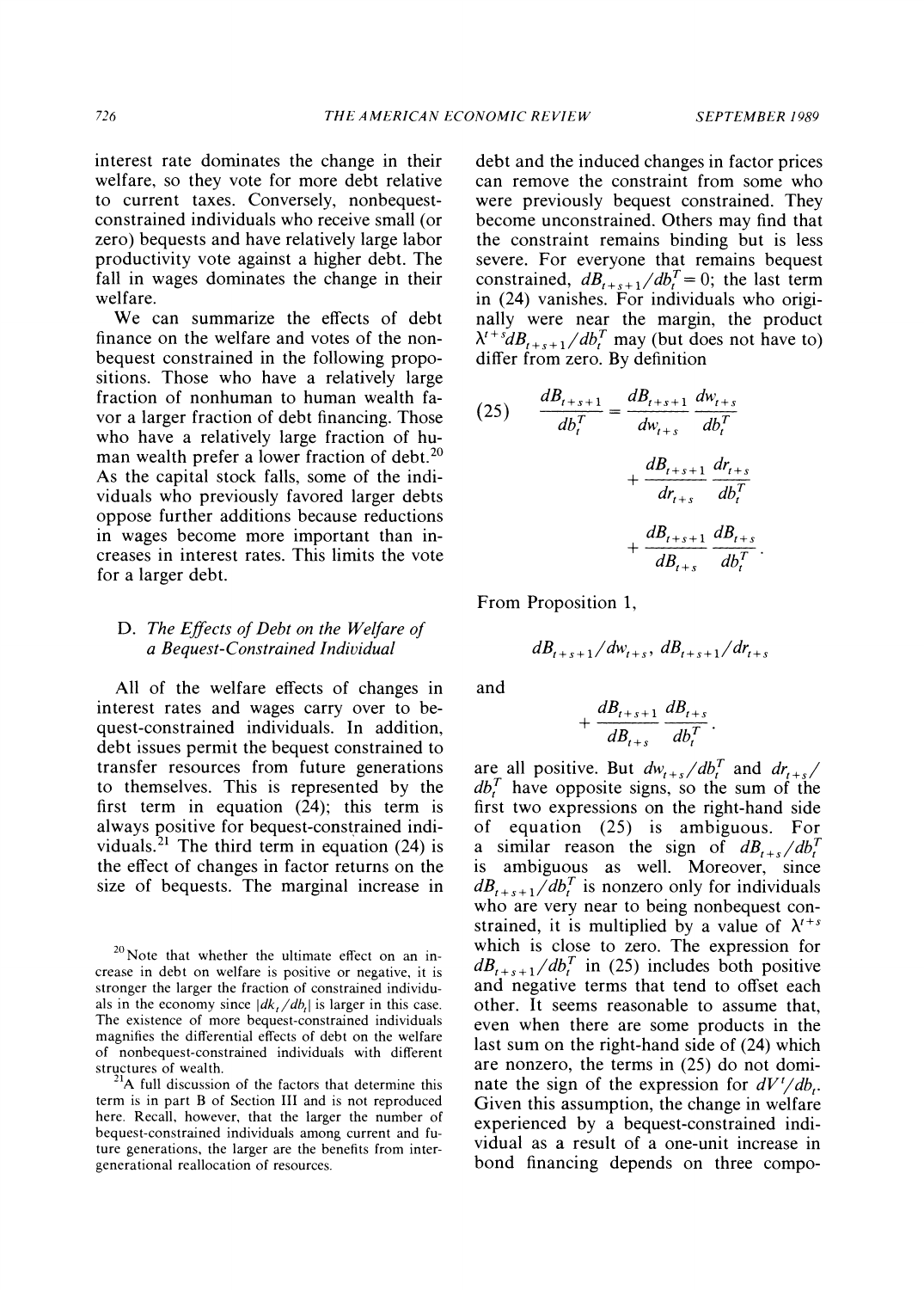**nents: (1) benefits of intergenerational reallocation of resources, (2) the increase in welfare from a higher return on assets, and (3) the decrease in welfare due to the decrease in wage rates.** 

#### **E. Characterization of the Voting Equilibrium**

**We turn now to a more precise characterization of the political equilibrium in the presence of general equilibrium effects. To avoid potential problems of cycling with ma**jority rule we assume that  $V^t$  is a concave function of  $b_t$ .<sup>22</sup> Under this condition,  $V^t$  is a single-peaked function of  $b<sub>t</sub>$  and the level of  $b<sub>t</sub>$  for which

(26) 
$$
\frac{dV'}{db_t} [b_t; B_t, \{w_{t+j},
$$

$$
j = 0, 1, 2, ... \}] = 0
$$

**is the stock of debt most preferred by the individual under consideration. Since individuals differ in bequests received, in their wage rates, and in the sequence of wage rates they expect for future generations the**  most preferred value of b, differs among **individuals. Let** 

$$
b_t^* = b^* [B_t, \{w_{t+j}, j = 0, 1, 2, \dots\}]
$$

be the value of  $b_t$  most preferred by an individual who received a bequest of size  $B_t$ ,

has a wage rate  $w_r$ , and who expects a sequence of wages  $\{w_{t+j}, j \ge 1\}$  for future generations of descendants. The value of  $b<sub>t</sub>$  is **restricted from above by the predetermined**  value of  $P_t$ . We assume government debt **cannot be negative,23 so** 

$$
(27) \t\t 0 \le b_t \le P_t.
$$

**Hence** 

(28) 
$$
b_t^* = b_t
$$
 from equation (26)

$$
\text{if } 0 \le b_t \le P_t
$$
\n
$$
b_t^* = 0 \quad \text{if } \frac{dV^t}{db_t} [0; B_t, \{\cdot\}] < 0;
$$
\n
$$
b_t^* = P_t \quad \text{if } \frac{dV^t}{db_t} [P_t; B_t, \{\cdot\}] > 0.
$$

**Since the utility of each individual is a**  single-peaked function of  $b_t$ , there exists a unique median range for  $b_t$  that will defeat any other value of *b*, outside this range when voting is by majority rule.<sup>24</sup> Let  $\overline{b}_{td}$  be a **point in the median range. To avoid unnecessary complications, we assume that the** 

**23When government is allowed to set taxes above the**  level necessary to finance  $P_t$  in order to lend to the **public, the outstanding government debt may be nega**tive. In this case the constraint  $b_i \geq 0$  in (27) and the **second line of (28) are no longer relevant. Instead the first condition in equation (28) holds for the entire**  range  $b_t \leq P_t$ . Assuming government lends equally to all **young individuals, the nonbequest constrained are indifferent to the existence of this additional option. The higher taxes and loans mean that they have fewer resources in the second period of life and some of their offspring have a lower tax burden. They compensate for that by an appropriate downward adjustment in their bequests. The bequest constrained must reduce their consumption, since the loan is for one period only. As a result the capital stock increases. Such a policy is likely to be favored by nonbequest-constrained individuals with a relatively large ratio of human to nonhuman wealth.** 

<sup>24</sup>**If** the distributions of  $B_t$  and of  $\{w_{t+1}\}\$  across **descendants is sufficiently dense this range is quite**  narrow. In the limit when the distributions of  $B_t$  and of  $\{w_{t+j}\}\$ are continuous the median  $b_t$  reduces to a single **point.** 

**<sup>22</sup>A more detailed discussion of some underlying conditions for this concavity appears in Appendix C of Cukierman and Meltzer (1987a). We assume, for simplicity, that (although they can perfectly predict future political outcomes) the currently alive voters do not take into consideration the effect of their choice of b, on the votes of future generations. In other words they do not vote strategically. Instead, as in a regular Nash equilibrium, they take future votes as given. But they do take into consideration, when voting, the general equilibrium effects of current political outcomes on the welfare of all their offspring. Note that having atomistic agents take into account general equilibrium ramifications of their actions is, in this case, rational behavior on their part since they can affect returns to factors in their possession through voting.**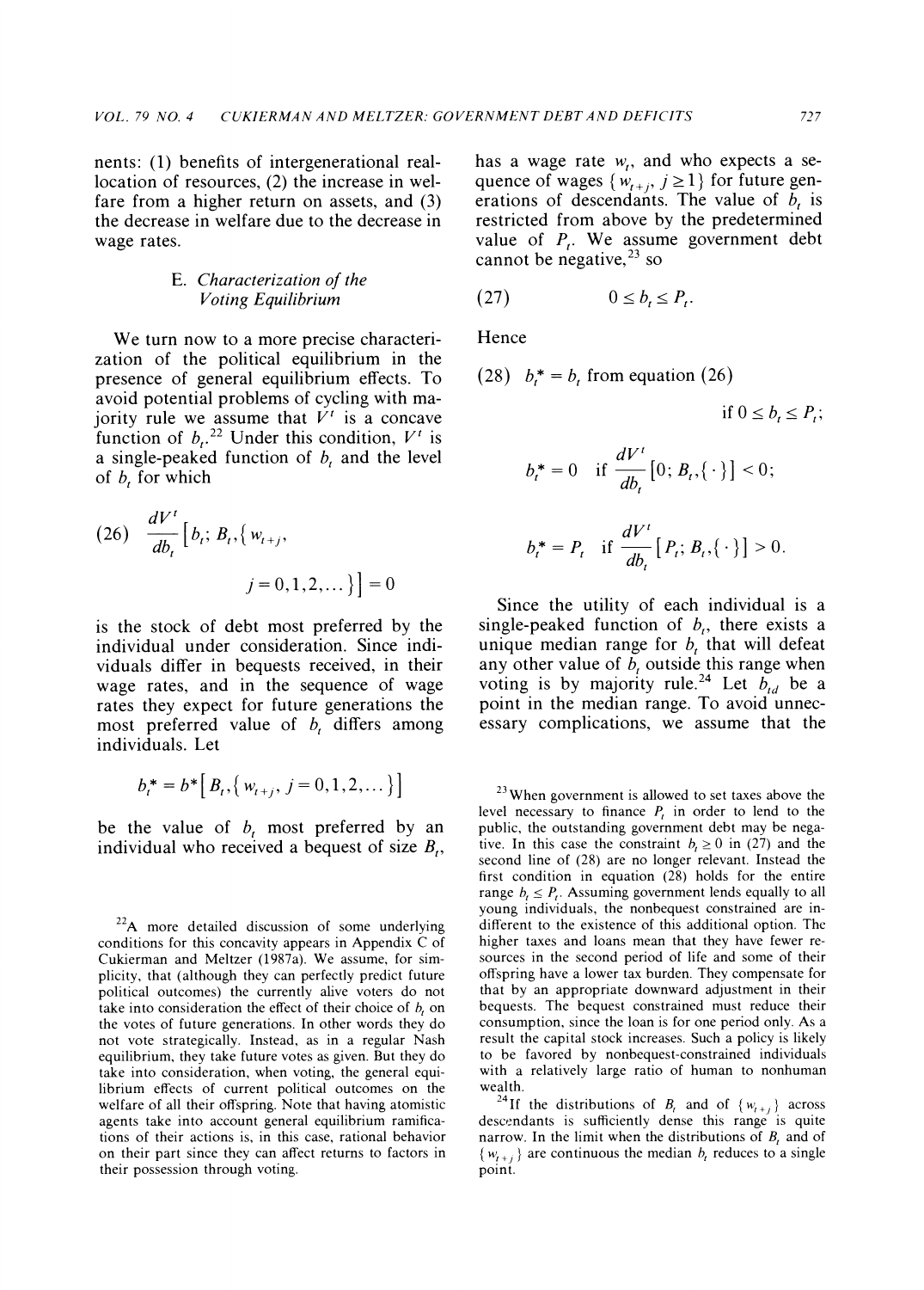**arbitrary value of S is set at a level at which some taxes are paid; this assures that the maximum** value of  $b_{td}$  is smaller than  $P_t$ . **Hence, even if there are individuals who would like to increase the level of S, they never have a majority. Consequently, S does not change over time, as assumed in Section III. The precise location of the median depends on the relative frequencies of the three main types of individuals described in the previous subsection.** 

#### **V. Economywide Conditions That Are Conducive to Debt and Deficits**

## **A. Who Votes for and Against a Large Debt?**

**We saw that nonbequest-constrained individuals may oppose debt if a large fraction of their wealth is human wealth. Bequestconstrained individuals may oppose debt also, if their loss from the decrease in wage rates is larger than the sum of their gains from the increase in interest rates and the increase in the availability of current resources. Inspection of equation (24) and Proposition 1 suggests that the latter group is likely to include individuals whose total wealth is modest but who have a relatively large fraction of wealth in human capital. They are bequest constrained, but their welfare loss because of the constraint is relatively small. Anything that makes the shadow**  prices  $(\lambda^{t+s})$  of the bequest constraint not **too large, such as an expectation that the wages of future generations will be only modestly higher than the wages of the current generation, increases the likelihood that a bequest-constrained individual will vote against a large debt.** 

**Bequest-constrained individuals who are likely to vote for higher debt include individ**uals with low total values of  $w_t^N + B_t$ —small inheritance and low productivity-who ex**pect their offsprings to have productivities and wage rates substantially higher than their own. Such individuals choose to increase their own consumption at the expense of their descendants. They suffer a larger loss from being bequest constrained than from**  **the induced decrease in their real wage rate when the constraint is relaxed. They are therefore likely to vote for a larger debt.** 

Paradoxically, individuals with large  $w_t^N$ **A- Bt, particularly if it is composed of a large component of inherited wealth, also are likely to vote for large debt. By Proposition 1 such individuals are unlikely to be bequest constrained, so they derive no benefits from an intergenerational reallocation of consumption. However, their attitude toward a larger debt is likely to be dominated by the induced increase in interest rates which increases the major component of their income.** 

**To summarize, the coalition favoring increased debt and deficits includes several different groups. Individuals with high and low inheritance will be in the coalition. If those with large inheritance are "rich" and those with small, or zero, inheritance are " poor," some rich and some poor favor deficits. Their reasons differ, however. The poor vote for deficits to transfer resources from future generations in their family to themselves. The rich vote for deficits to increase the return on their portfolios, particularly if investment income is a large part of their total income. Many of the voters in between, the middle class, are likely to oppose deficits. This is particularly true of any voter with relatively high productivity. Typically, such voters are not bequest constrained, or the constraint is not severe. The welfare loss from wage reduction is likely to be larger than the welfare gain from intertemporal redistribution and from higher returns to capital.** 

**The coalitions favoring and opposing deficits shift as the numbers in the various groups change. Changes in current and expected wages and interest rates, reflecting changes in current and prospective productivity of labor and capital, induce changes in the direct and indirect effects of debt on the welfare of individual voters.** 

## **B. Economywide Conditions Conducive to Larger Debts**

**The larger the rate of labor augmenting technological progress, the larger is the frac-**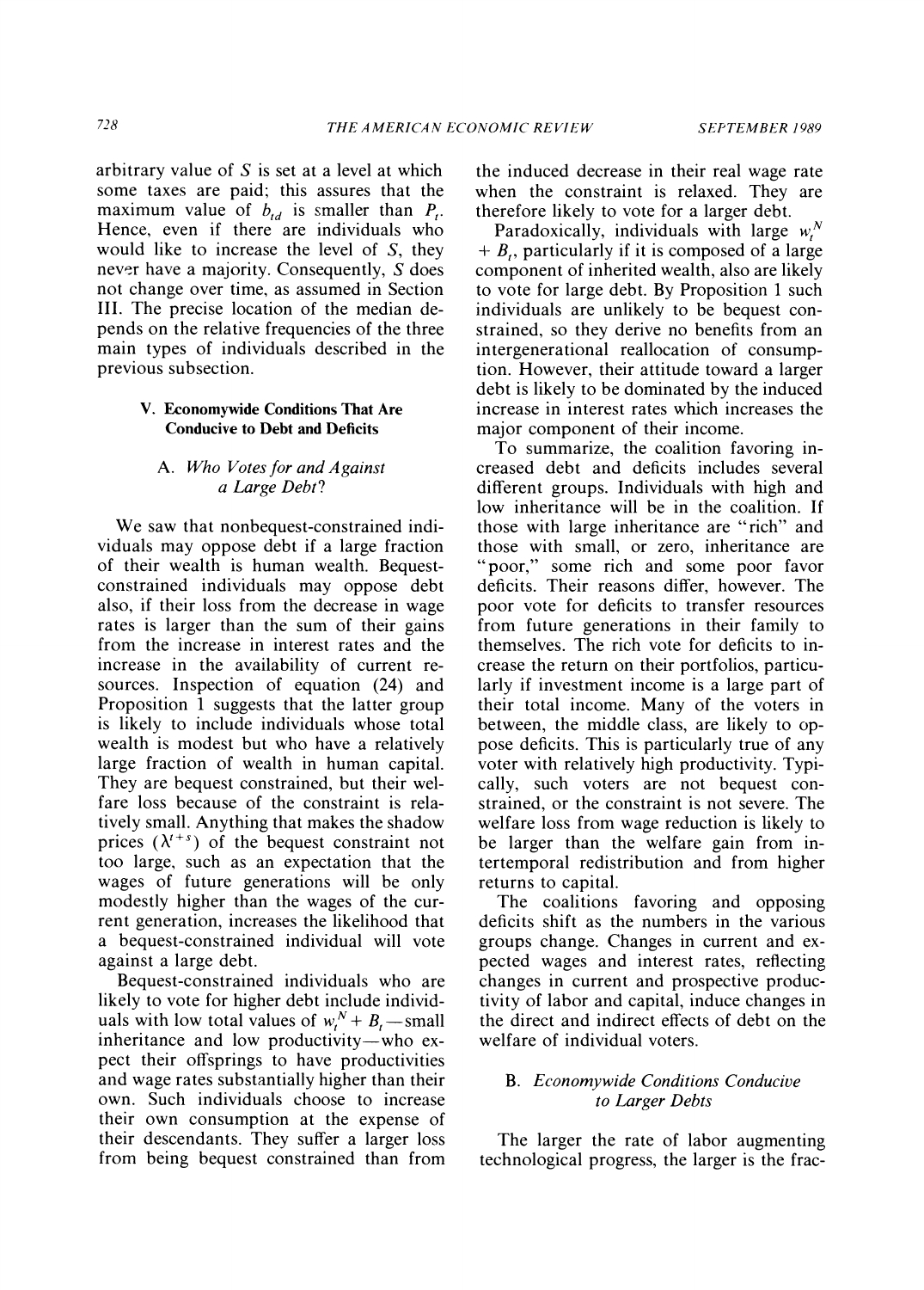**tion of individuals who are bequest constrained and the more they stand to benefit from an increase in the amount of debt financing. Hence debt financing increases with the rate of technological progress.** 

**The larger the fraction of individuals with a relatively small total wealth (both human and nonhuman) the larger the fraction of individuals for whom loosening of the bequest constraint is a prime consideration and the larger, therefore, the level of debt preferred by the median voter.25** 

**The smaller the fraction of individuals whose main source of income is from wages, the smaller the fraction of individuals that oppose debt because of its downward effect on wages, and the larger the level of the debt. We saw that the coalition favoring larger debts is composed of individuals with extreme values of wealth and income. Hence larger debts are more likely the more spread out is the distribution of individuals by total wealth or income.** 

**The more sensitive is the return to capital to a change in the capital-labor ratio the stronger the upward effect of an increase in debt on the return to capital and the larger the level of debt preferred by the median voter. The less sensitive the level of wages to a change in the capital-labor ratio the smaller the downward effect of a larger debt on wage rates and the larger the debt level picked by the political process. Higher expected longevity (that results in longer time spent in retirement) is also conducive to higher debt since it increases the utility of the individual's own consumption when old and makes it more likely that he is bequest constrained and that he prefers, therefore, a larger debt. This element can be modeled formally by using the marginal utility of consumption in the second period of life as a proxy for the length of time spent in retirement. A detailed analysis appears in Cukierman (1986).** 

**The discussion of this subsection is summarized in the following proposition** 

**PROPOSITION 2: Under majority rule a larger debt is more likely** 

**a. the larger the expected rate of growth of the economy;** 

**b. the larger the fraction of individuals below a certain level of income and wealth;** 

**c. the smaller the fraction of individuals whose main source of income is from wages;** 

**d. the more spread out the distribution of individuals by total wealth or income;** 

**e. the more sensitive the return to capital to a change in the capital-labor ratio;** 

**f. the less sensitive the level of wages to a change in the capital-labor ratio; and g. the higher expected longevity.** 

## **C. Economywide Conditions Conducive to Deficits**

**By definition, deficits are created when the national debt increases. Hence, any of the factors in Proposition 2 that increase debt also increase the deficit for a time. More precisely, a deficit is created when the level of debt preferred by the decisive voter in**  period *t*,  $b_{dt}$ , is larger than the level of debt **preferred by the decisive voter of the previ**ous period,  $b_{d,t-1}$ . Thus, an increase in the rate of growth between periods t and  $t + 1$ **in comparison to the rate of growth between**  periods  $t - 1$  and  $t$  is likely to produce a **deficit in period t. The reason is that, in comparison with the previous period, more individuals are bequest constrained and the constraints are more severe. The group of**  individuals who favor a relatively large *b*, **increases.** 

**Deficits are also more likely when the capital stock increases. With a rising capital stock, the negative effect of higher debt on wages becomes less important for welfare compared to the positive effect of total returns from assets.26 As a result, the ideal** 

<sup>&</sup>lt;sup>25</sup> Here we assume that the distribution of wage rates **and bequests received is sufficiently dense so that the**  median values of  $b_d$  can be approximated by single **points.** 

**<sup>26</sup>This follows from the assumption that the ratio**   $|F_{KK}|/F_{NK}$  increases when the capital-labor ratio in**creases.**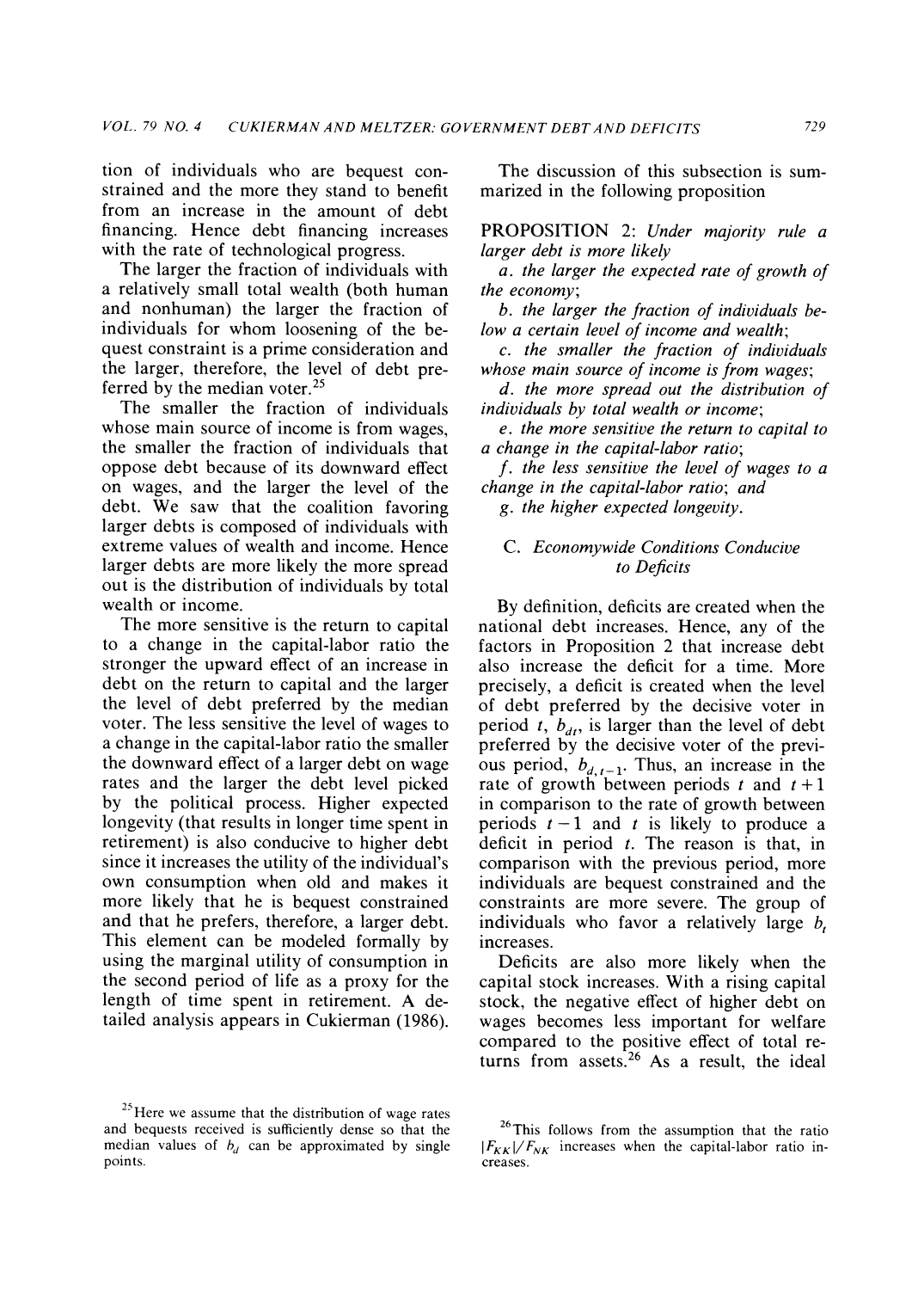**level of debt increases, particularly among the nonbequest constrained. The increase tends to make**  $b_{dt}$  **larger than**  $b_{d, t-1}$ .

The higher the total budget,  $P_t$ , that has to be financed, the higher is  $b_{dt}$ . If an increase **in the budget is financed only by current taxes, net current wages decrease. As shown in part (i) of Proposition (1), more individuals move into the ranks of the bequest constrained, and the ideal values of b, among bequest-constrained individuals rises. As a**  consequence  $b_{dt}$  increases. If  $P_t$  is high **mainly because Social Security benefits are**  high, it is likely that  $b_{dt}$  is also larger than  $b_{t-1}$ , so there is a deficit.

**Given that the deficit equals the first difference of the debt, the implications of Proposition 2 for deficits are summarized in Proposition 3.** 

**PROPOSITION 3: Budgetary deficits are larger under majority rule in periods in which there has been an increase in:** 

**a. the expected rate of growth of the economy;** 

**b. the fraction of individuals below a certain level of income and wealth;** 

**c. the fraction of individuals whose main source of income is not from wages (rentiers);** 

**d. the spread of the distribution of income;** 

**e. expected longevity.** 

**Preliminary evidence on changes in the functional and size distribution of income as well as in longevity in the United States between the 1970s and 1980s supports parts c and e of the proposition and does not contradict the other parts (Cukierman and Meltzer, 1987b).** 

#### **VI. Concluding Remarks**

**This paper has presented an integrated economic and political theory of public debt determination that is based on redistributional considerations (across and within generations) in the presence of differences in abilities and wealth. A basic implication of the theory is that the existence of a positive national debt is directly traceable to the existence of a sufficient number of individuals who desire to leave negative bequests but**  **are prohibited from doing so. By voting for deficits, they increase their consumption, crowding out capital, but reducing the severity of the bequest constraint.27** 

**Although our model has many of the features found in Barro (1974), we reach a very different conclusion. Debt issues have macroeconomic effects on interest rates, wages, and the stock of capital even when the present value of future taxes equals the value of the debt. The differences are the result of redistribution, where there are some bequest-constrained individuals, features neglected in Barro's model.28** 

**Deficits are often incurred during wars. Our paper focuses on redistribution and abstracts from wartime defense and other public goods. Some of the results extend, however, to the case of an exogenously given, but possibly fluctuating level, of expenditures on public goods. In particular, the theory implies that an increase in government expenditures (possibly due to war) induces, as in Barro (1979), an increase in the public debt even with non-distortionary lump-sum taxes. The mechanism that produces this result differs from the one suggested by Barro. If all the increase in government expenditures is financed by higher taxes, wages net of taxes fall absolutely and relative to future (postwar) generations. The decline in net wages increases the fraction of individuals who are bequest constrained and who vote for a larger debt. As a result, the level of debt most preferred by the decisive voter increases, inducing the political process to use both taxes and debt to finance the increased level of public good expenditures. More generally, the model implies that deficit financing is more likely when government** 

**<sup>27</sup>In practice, they would be joined by people without offspring who increase their consumption by taxing the**  offspring of others.

**<sup>28</sup>Lt is interesting to note in this context that some types of diversity imply the existence of at least one bequest-constrained individual in general equilibrium. Thus Rao Aiyagari (1989) shows within the context of a pure exchange economy that when individuals have different rates-of-time preference there is at least one bequest-constrained individual in the economy. This is the individual with the highest rate-of-time preference.**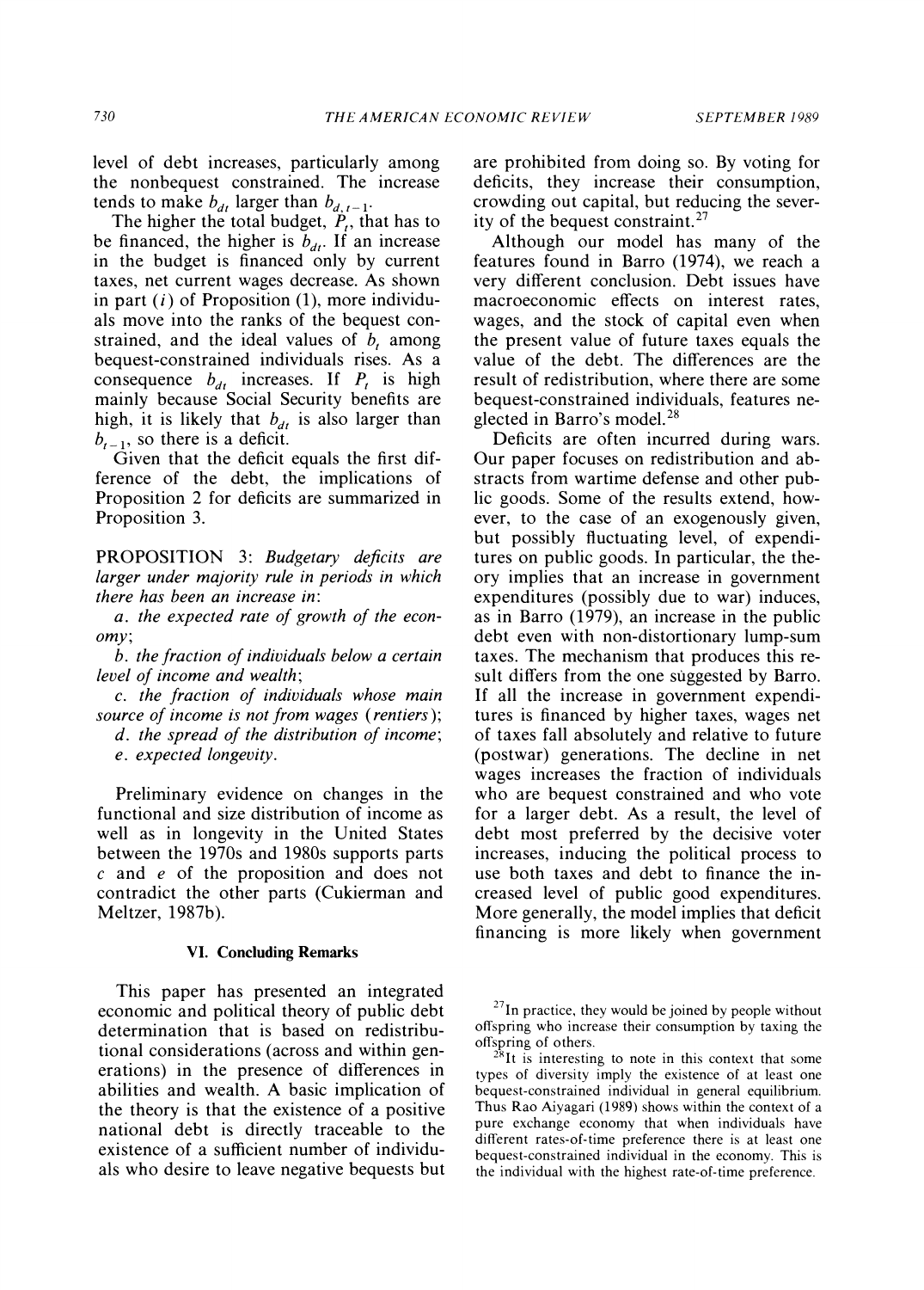**expenditures increase, and surpluses are more likely when expenditures decline.** 

**To concentrate on the type of effective redistribution ignored by Barro, we have neglected relevant factors affecting taxes, spending, bequests, and consumption. To separate the implications of redistribution from the effects of tax distortions for the level of the national debt, we have assumed lump-sum taxes. Obviously, tax-induced distortions are important in practice. The principles developed here provide some insights that may be relevant for the analysis of tax-induced distortions. Those who would benefit from transfers financed by distortionary taxes on current and future generations probably include many of the same people who benefit from debt finance. Those with low wages, relative to the wages expected by the next generation, will try to tax future wealth. Those who gain from crowding out capital by issuing debt will be willing to crowd out capital by taxing returns to capital.** 

**Martin Feldstein (1976) suggests that a significant part of the resources transferred by parents to children takes place when both generations are still alive. These transfers include both consumption and investment, particularly the purchase of education and other investments in the human capital of the children. Investments in education affect the productivity of offspring and their expected future wages. The traditional overlapping generations framework, used here, does not incorporate this element explicitly. However, we can interpret the first-period consumption of an individual as including expenditures on education. On this interpretation, consumption in the first period of life yields higher utility and is therefore higher. Reallocation of spending to the first period makes it more likely that the decisive voter is bequest constrained and increases the severity of the constraint. The decisive voter, therefore, prefers a larger national debt.** 

**Our focus has been on individual preference for positive debt induced by bequest constraints. Drazen (1978) points out that if the rate of return on investment in human capital is higher than the return on physical capital, parents prefer to invest at least some** 

**resources in the human capital of their children not only for the sake of their children but also to provide for their own retirement. If the bequest they wish to leave at death is larger than the level of investment in human capital at which the returns on human and physical capital are equal, they are indifferent between taxes and debt. However, if the reverse is true, they prefer some debt financing to capture back at retirement the excess of investment in the human capital of their children over their desired bequest, while still allowing the children to enjoy the higher returns from education. In this case (abstracting from general equilibrium effects), individuals have a strict preference for debt whenever their desired bequest is lower than the level of investment in human capital at which the return on this investment is equal to the return on physical capital. In contrast, such a strict preference develops here at the point at which desired bequests become negative. Obviously incorporation of this additional element raises the level of debt most preferred by the decisive voter and therefore the level of the national debt. Consequently, it implies that deficits are more likely to occur during periods in which the return to human capital rises relative to the return on physical capital.** 

#### **REFERENCES**

- **Aiyagari, Rao S., "Optimality and Monetary Equilibria in Stationary Overlapping Generations Models with Long-Lived Agents: Growth versus Discounting," Journal of Economic Theory, December 1987, 43, 292-313.**
- **Altig, David and Davis, Steve J., "Social Security, Government Debt, and the Interaction Between Borrowing Constraints and Intergenerational Altruism," unpublished manuscript, September 1987.**
- **Barro, Robert J., "Are Government Bonds Net Wealth?," Journal of Political Economy, November/December 1974, 82, 1095-117.**
- **,\_ "On the Determination of the Public Debt," Journal of Political Economy, October 1979, 87, 940-71.**